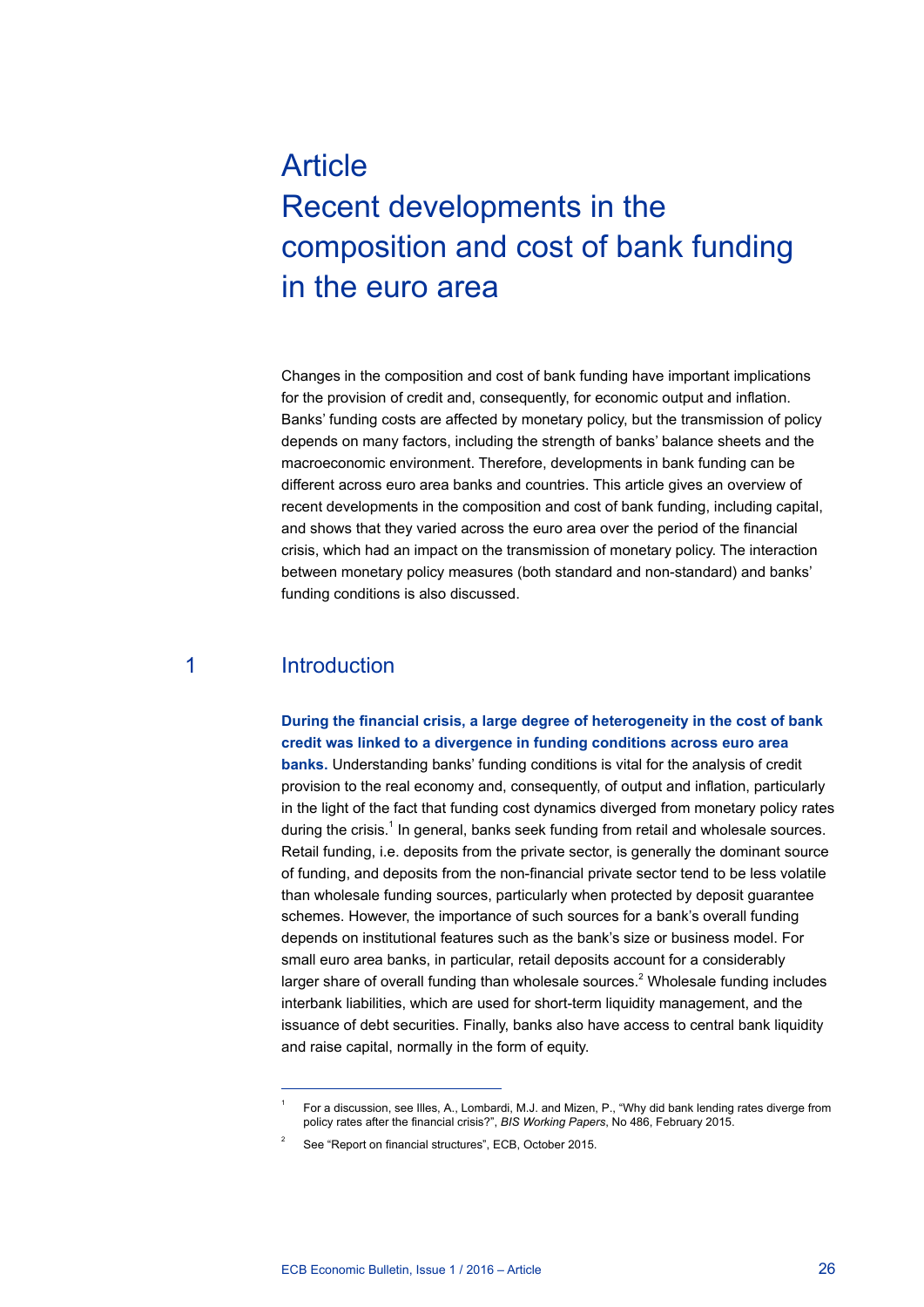### **A well-functioning banking sector is essential for the effective transmission of monetary policy.** This applies in particular to the euro area, where banks play a dominant role in providing external financing to the non-financial private sector. The outbreak of the financial and sovereign debt crisis in 2010 affected all segments of the financial system, especially the banking sector, which hampered the transmission of the ECB's monetary policy measures to bank funding and, ultimately, to bank lending conditions. Moreover, bank funding conditions were heterogeneous across euro area countries in an environment of sluggish economic activity, high sovereign debt and concerns about weak banks. While differences in funding costs are to be expected, high levels of uncertainty led to excessive risk premia in some jurisdictions and there were periods when banks' access to wholesale and, to a lesser extent, retail funding was severely hampered. At the same time, the ECB's non-standard monetary policy measures (such as the policy of full allotment of the liquidity demanded by banks at a fixed rate and the two three-year longer-term refinancing operations (LTROs) in late 2011 and early 2012) acted as a strong backstop and prevented a disorderly and forced deleveraging that would have had a considerable negative impact on the overall economy. Since then, steps towards banking union, the ECB's credit easing package announced in mid-2014, and the expanded asset purchase programme (APP) announced in early 2015 have led to a significant improvement in bank funding conditions, which have become more homogeneous across countries. This has helped to weaken the bank-sovereign nexus, thereby considerably reducing impairments in the transmission mechanism.

#### **The funding and capital structures of banks are of interest for a number of**

**reasons.** The determinants of banks' funding and capital structures are distinct from those of non-financial corporations.<sup>3</sup> Banks are subject to capital regulation because of the significant effect they can have on financial stability and economic growth: given that they are largely funded by deposits, a significant share of which are covered by guarantee schemes, banks are required to hold minimum amounts of capital to absorb losses and mitigate moral hazard concerns.<sup>4</sup> While this implies that the relative cost of equity and debt funding is not the main determinant of banks' capital structures, it does not mean that their cost is irrelevant. In fact, the cost of capital is an important factor in banks' portfolio allocation decisions, including lending activity. Recent developments in the European supervisory, regulatory and resolution framework – including macroprudential capital buffers, total loss-absorbing capacity (TLAC) requirements and the Bank Recovery and Resolution Directive (BRRD) – help to rectify incentives that are misaligned because of the expectation of public support (the too-big-to-fail problem). The effect of these measures on banks' cost of funding is a priori unclear, as the direct effect of a reduction in implicit public sector support is at least partially offset by decreased risk-taking by banks. While the transition to the revised regulatory framework may constrain lending in the short term, it is expected to increase economic welfare in the medium to long term, as the negative externalities associated with systemic crises are contained.<sup>5</sup>

<sup>3</sup> See Berger, A., Herring, R. and Szego, G., "The role of capital in financial institutions", *Journal of Banking and Finance*, Vol. 19, Issues 3-4, June 1995, pp. 393-430.

<sup>4</sup> See Gropp, R. and Heider, F., "The Determinants of Bank Capital Structure", *Review of Finance*, Vol. 14, 2010, pp. 587-622.

<sup>5</sup> See the speech by ECB Vice-President Vítor Constâncio, "Financial regulation and the global recovery", at the Annual Hyman P. Minsky Conference, Washington D.C., 16 April 2015.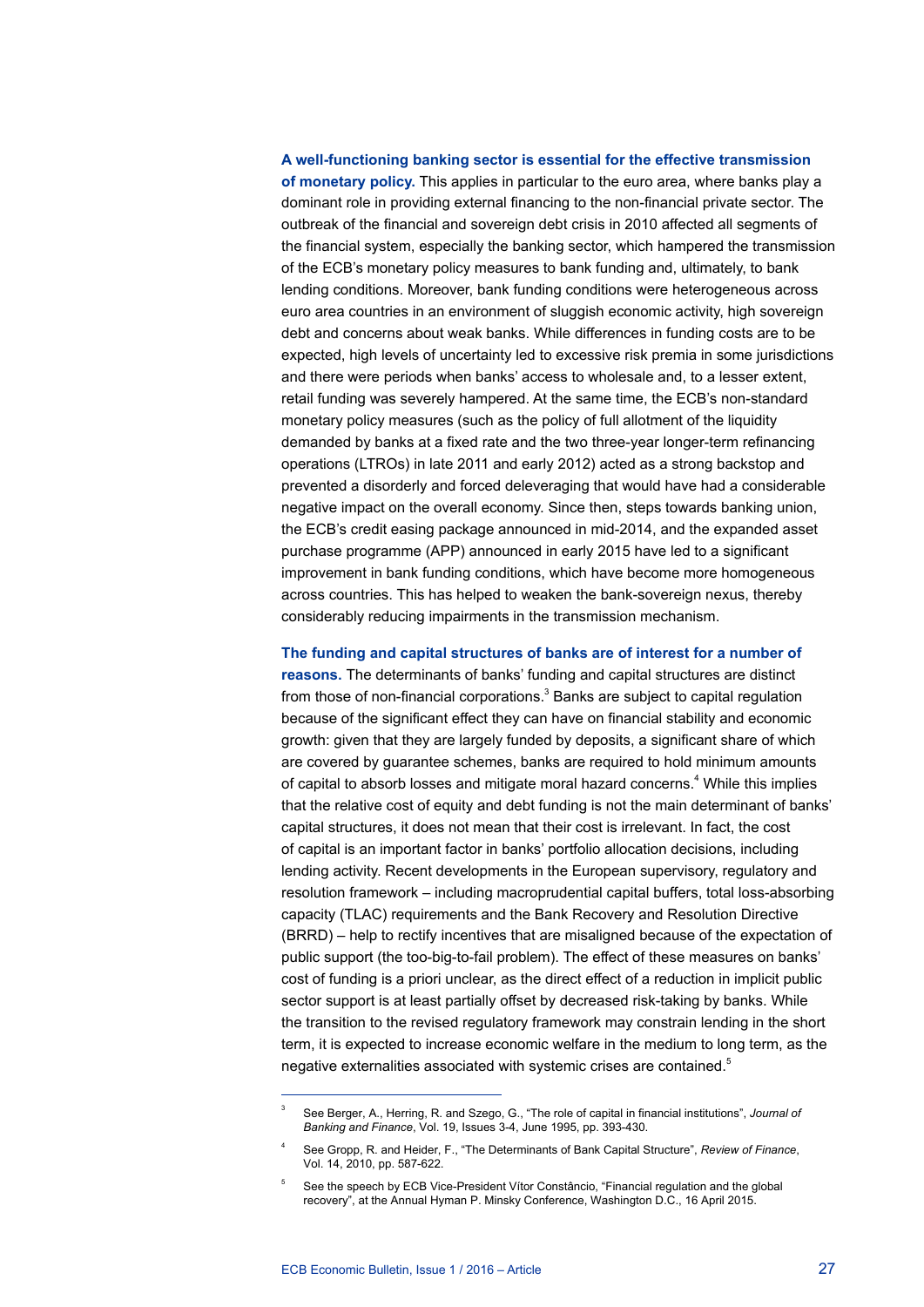**This article is structured as follows:** Section 2 presents the main developments in the composition of banks' funding and capital structures and discusses the monetary policy measures that have had an impact on funding quantities, Section 3 discusses developments in the cost of funding and capital and the impact of certain monetary policy measures on these costs, and Section 4 concludes.

## 2 The composition of funding and the impact of monetary policy

**The structure of banks' funding and capital is integral to the overall stability and cost of funding.** During the crisis, there were changes not only in banks' overall funding levels, but also in the structure of their funding. This section discusses some of the main changes in euro area banks' funding over the past decade and compares developments in vulnerable and less vulnerable countries.<sup>6</sup> Banks are defined here as credit institutions and other monetary financial institutions (MFIs) that are resident in the euro area. The impact of monetary policy measures on funding quantities and composition is also discussed.

**The composition of euro area banks' funding has fluctuated over the past decade, reflecting changes in economic conditions, uncertainty and the monetary policy response to the crisis.** Banks' overall funding grew in line with the expansion in their assets until the escalation of the financial crisis following the collapse of Lehman Brothers and the resulting increase in uncertainty in interbank markets. Chart 1 shows annual flows in the main liabilities of MFIs, including capital. Funding flows increased steadily from 2005 until the end of 2007, particularly via wholesale funding sources, which include external (non-euro area) liabilities, interbank funding and shorter-term debt securities and tend to be more volatile than retail deposit funding. While growth in these wholesale funding sources facilitated the fast expansion of banks' balance sheets in the years leading up to the crisis, the outflows and swift withdrawals observed at the start of the crisis made a significant contribution to bank funding pressures and a reduction in liquidity. Increased reliance on these funding sources is likely to have introduced a pro-cyclical bias in financial intermediation<sup>7</sup>

**Deposits from resident non-MFIs, and deposits from the non-financial private sector in particular, are the most stable and single largest component of funding for euro area banks.** While the composition of these deposits varies across countries and bank types, they are the predominant source of funding for banks in both vulnerable and less vulnerable countries.<sup>8</sup> Retail deposits tend to be a more

<sup>6</sup> Throughout this article, the term "vulnerable countries" refers to countries more directly affected by the crisis, namely Ireland, Greece, Spain, Italy, Cyprus, Portugal and Slovenia, while the term "less vulnerable countries" refers to the remaining euro area countries.

<sup>7</sup> For a discussion, see Shin, H.S. and Shin, K., "Procyclicality and Monetary Aggregates", *NBER Working Papers*, No 16836, February 2011.

<sup>8</sup> Non-MFI deposits include deposits from households, non-financial corporations, general government, insurance corporations, pension funds and other financial institutions.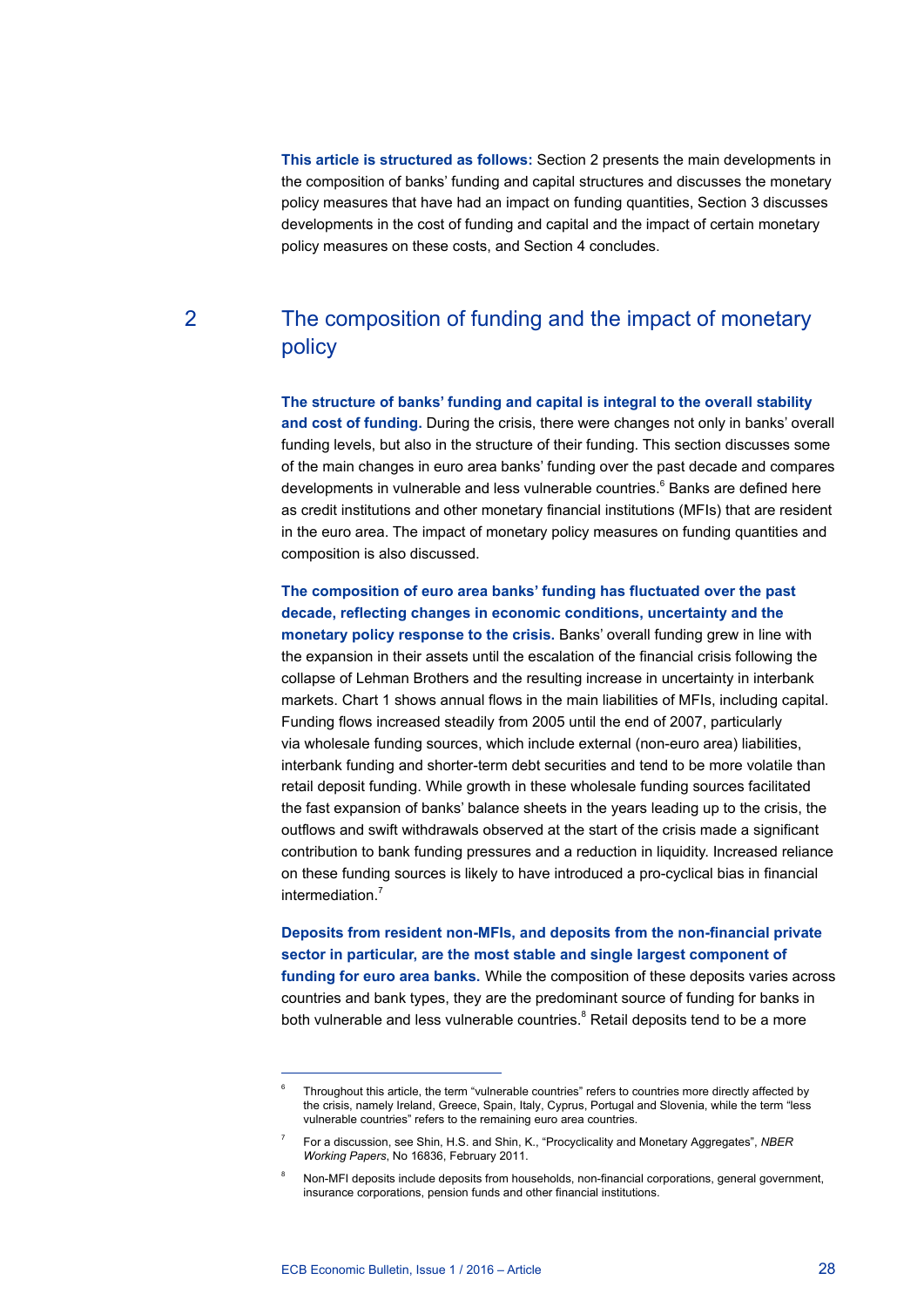#### Developments in funding of MFIs other than the Eurosystem





#### Sources: ECB and ECB calculations.

Notes: The chart highlights three periods: 1. the collapse of Lehman Brothers, 2. the announcement of OMTs, and 3. the introduction of the credit easing package. The analysis is based on aggregate MFI data: deposits from other MFIs include operations between banks belonging to the same economic group. The components constitute MFIs' main liabilities and exclude money market fund shares/units and remaining liabilities, which are composed mostly of derivatives. Data are annual flows starting in the first quarter of 2005 and ending in the third quarter of 2015. Deposits of MFIs include both interbank funding and funding from the Eurosystem.

> stable source of funding than wholesale sources:<sup>9</sup> since the liquidity services banks provide to depositors can incur transaction and switching costs, retail deposits are less susceptible to unanticipated withdrawals.10 Moreover, as withdrawals are based on individual liquidity needs they tend to be more predictable, on the basis of the law of large numbers. In addition, deposits are generally insured up to a limit and are less subject to adverse shocks related to uncertainty.

### **As the financial crisis intensified with the collapse of Lehman Brothers, deposit flows fell, but remained robust relative to the other, more volatile sources of funding in both vulnerable and less vulnerable countries.**

Since changes in deposit levels are associated with changes in income and general economic conditions, the reduction in flows reflected, at least in part, the deterioration in the macroeconomic environment across the euro area.<sup>11</sup> As the sovereign debt and financial market stress intensified, deposit outflows became more pronounced in vulnerable countries, driven largely by a repatriation of funds by non-domestic depositors (both from other euro area countries and from outside the euro area). After reaching a peak in mid-2012, deposit outflows from vulnerable countries subsided and fragmentation in funding across the euro area receded. This can be explained largely by the ECB's announcement of Outright Monetary Transactions (OMTs) and the decision taken at the June 2012 euro area summit by

<sup>9</sup> For a discussion on the stable nature of retail deposits relative to wholesale funding, see Huang, R. and Ratnovski, L., "The dark side of bank wholesale funding", *Working Paper Series*, No 1223, ECB, July 2010.

See Song, F. and Thakor, A., "Relationship Banking, Fragility, and the Asset-Liability Matching Problem", *Review of Financial Studies*, Vol. 20(6), 2007, pp. 2129-2177.

<sup>&</sup>lt;sup>11</sup> See Cohen, B. and Kaufman, G., "Factors Determining Bank Deposit Growth by State: An Empirical Analysis", *Journal of Finance*, Vol. 20, Issue 1, 1965, pp. 59-70.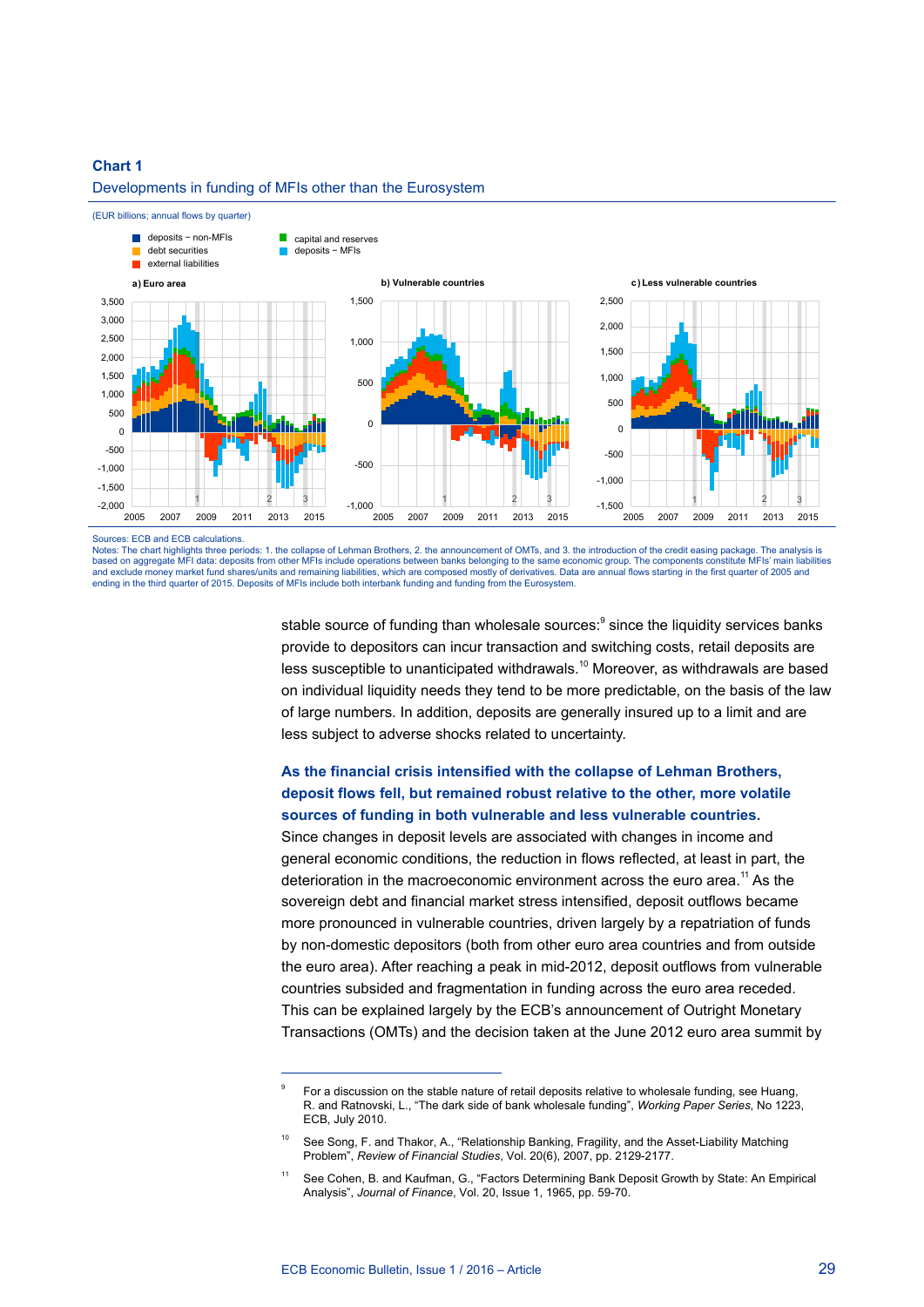European leaders to deepen European integration in accordance with the long-term objective of creating a banking, fiscal and political union, as well as the decision to launch the Single Supervisory Mechanism  $(SSM)$ .<sup>12</sup> While deposit flows in vulnerable countries recovered following these announcements, they remained weak relative to pre-crisis levels and then began to decline in an environment of low inflation and subdued income growth. Following the introduction by the ECB of further credit easing measures in the middle of 2014 and the announcement of the expanded APP at the beginning of 2015, deposit flows improved in an environment of increased central bank liquidity.

**The sources of wholesale market funding that had increased in the years preceding the collapse of Lehman Brothers decreased rapidly at the start of the crisis, with debt securities issuance and interbank activity in particular slumping (see Chart 1).** In vulnerable countries, as interbank funding deteriorated, banks continued to issue securities. A proportion of these were covered by government guarantees, whose aim was to support bank funding over this period.<sup>13</sup> However, issuance diminished as uncertainty and fears regarding the solvency of sovereigns increased. While market risks receded in the middle of 2012, there was a second stage of negative net issuance of debt securities by banks at this time, partly reflecting the correction of excessive leverage of the financial and non-financial sectors, as well as a move towards a more comprehensive regulatory and supervisory framework. Moreover, debt securities funding was replaced by Eurosystem liquidity because the cost of the latter was more favourable. Overall deposit flows from MFIs, which include interbank and Eurosystem funding, decreased as the financial crisis intensified (see Chart 1). Crucially, however, the composition of the deposits changed as more volatile interbank liquidity was partially replaced by central bank liquidity (see Chart 2). Interbank liquidity grew in the years before the financial crisis, reflecting increased international interlinkages among banks as cross-border lending increased over time. With the collapse of Lehman Brothers, the use of interbank deposits as a short-term liquidity tool decreased in line with a need to deleverage and amid general uncertainty about the creditworthiness of counterparties.<sup>14</sup>

**The financial market stress not only resulted in a shift towards Eurosystem liquidity and away from interbank liquidity, particularly in vulnerable countries (see Chart 2), there was also a change in the composition of the Eurosystem liquidity, largely owing to the monetary policy response to the crisis.**15 At the start of the crisis the ECB switched to a fixed rate full allotment tender procedure

See the presentation by ECB Vice-President Vítor Constâncio, "Fragmentation and rebalancing in the euro area", Joint European Commission-ECB Conference on Financial Integration, Brussels, 25 April 2013.

<sup>13</sup> See the box entitled "The funding of euro area MFIs through the issuance of debt securities", *Monthly Bulletin*, ECB, August 2010, the article entitled "Monetary analysis in an environment of financial turmoil", *Monthly Bulletin*, ECB, November 2009 and the box entitled "How are government measures to support the financial system reflected on the balance sheets of euro area credit institutions?", *Monthly Bulletin*, ECB, April 2009.

For a structural model of the money market, where informational asymmetries and concerns about the solvency of specific banks can lead to the breakdown of interbank trading, see Heider, F., Hoerova, M. and Holthausen, C., "Liquidity hoarding and interbank market spreads: the role of counterparty risk", *Working Paper Series*, No 1126, ECB, December 2009.

<sup>15</sup> For details, see Eser, F., Amaro, M., Iacobelli, S. and Rubens, M., "The use of the Eurosystem's monetary policy instruments and operational framework since 2009", *Occasional Paper Series*, No 135, ECB, August 2012.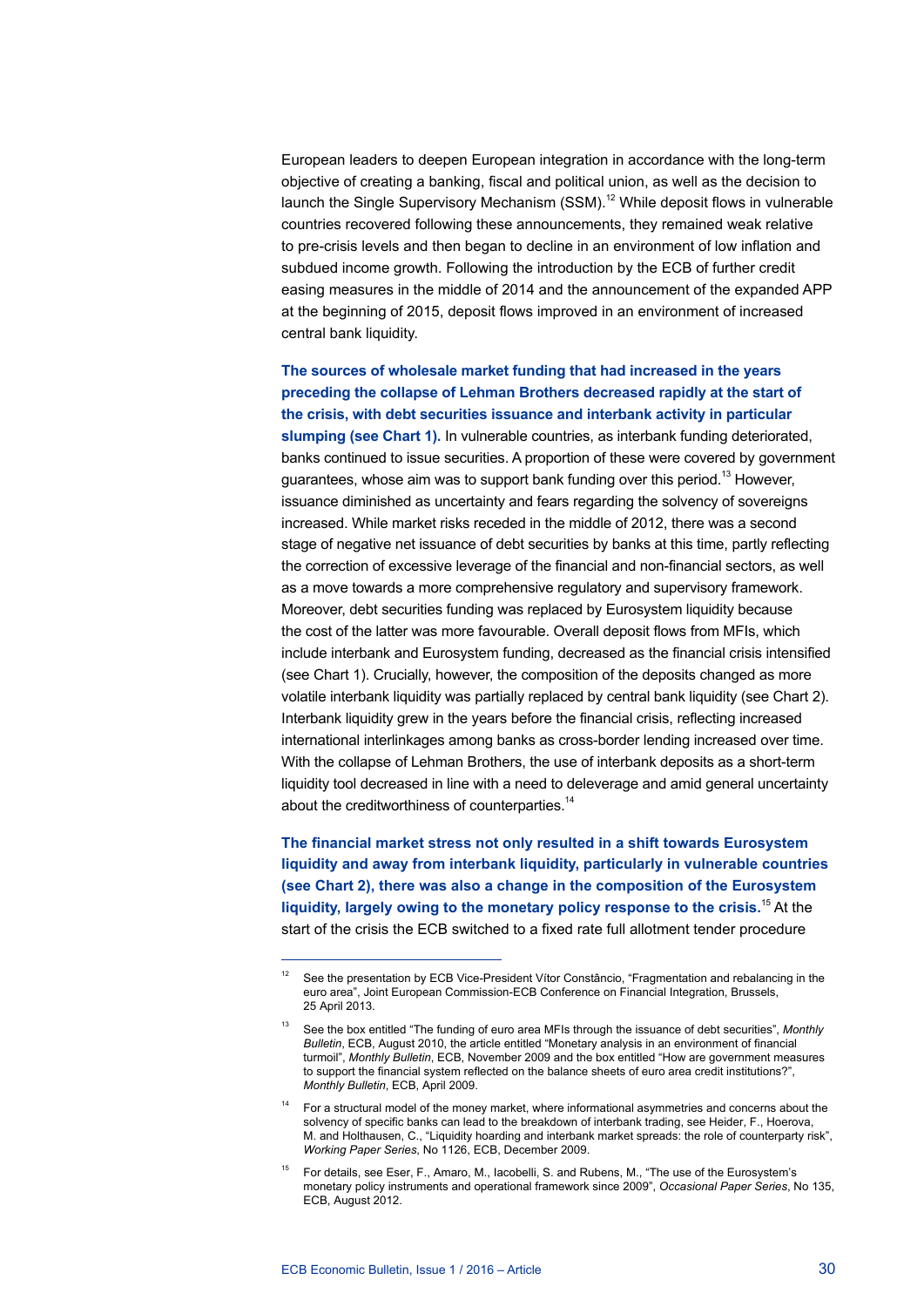(EUR billions; monthly outstanding amounts)



Breakdown of MFI deposits at MFIs other than the Eurosystem

Source: ECB.

Note: The series for the Eurosystem comprises its lending to euro area credit institutions related to monetary policy operations denominated in euro and other claims on euro area credit institutions denominated in euro.

> whereby, as long as banks had adequate collateral, their liquidity demands were fully satisfied at a rate determined by the Governing Council, which provided certainty and stability to the banking sector.<sup>16</sup> Moreover, the maturity of the liquidity was extended by means of LTROs.<sup>17</sup> As the sovereign debt tensions intensified and concerns about bank solvency increased, the ECB announced two three-year LTROs, the first of which took place at the end of 2011 and the second at the start of 2012. The share of outstanding Eurosystem liquidity in banks' funding increased substantially following these operations, reaching its highest level around the middle of 2012. There is evidence that these operations bolstered the supply of bank credit and, consequently, output and inflation over the crisis.<sup>18</sup> As part of a credit easing package introduced in June 2014, the ECB also announced a series of targeted LTROs (TLTROs), providing liquidity with a maturity of up to four years and linked to banks' lending volumes, in order to enhance the functioning of the monetary policy transmission mechanism by supporting the provision of credit to the real economy.<sup>19</sup> The weighted average maturity of bank borrowing from the Eurosystem increased from around 130 days before the first TLTRO was conducted to around 800 days after the settlement of the fifth TLTRO in September 2015.<sup>20</sup> In

<sup>16</sup> See Giannone, D., Lenza, M., Pill, H. and Reichlin, L., "Non-standard monetary policy measures and monetary developments," *Working Paper Series*, No 1290, ECB, January 2011, and Lenza, M., Pill, H. and Reichlin, L., "Monetary policy in exceptional times", *Economic Policy*, Vol. 25, Issue 62, 2010, pp. 295-339.

<sup>&</sup>lt;sup>17</sup> For details, see Eser, F., Carmona Amaro, M., lacobelli, S. and Rubens, M., "The use of the Eurosystem's monetary policy instruments and operational framework since 2009", *Occasional Paper Series*, No 135, ECB, August 2012.

<sup>&</sup>lt;sup>18</sup> See Darracq-Pariès, M. and De Santis, R., "A non-standard monetary policy shock: the ECB's 3-Year LTROs and the shift in credit supply", *Working Paper Series*, No 1508, ECB, January 2013.

See the press release on further details of the targeted longer-term refinancing operations published by the ECB on 3 July 2014.

<sup>&</sup>lt;sup>20</sup> This illustrative calculation assumes that all TLTROs are repaid on their final maturity date in September 2018 and are not subject to voluntary or mandatory early repayment.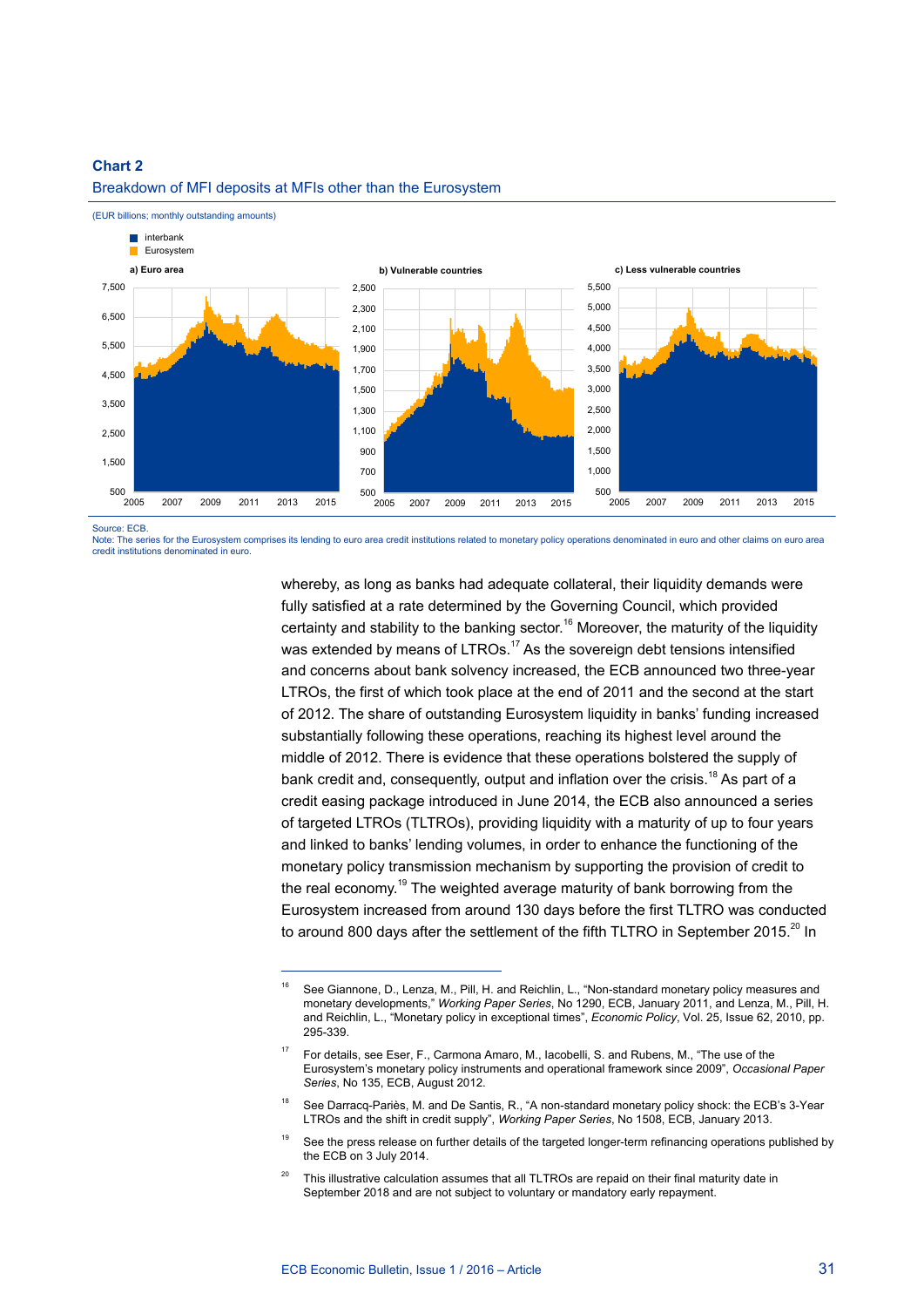

the July 2015 euro area bank lending survey, banks reported that the TLTROs had improved and were likely to further improve their liquidity position, market financing conditions and profitability, and that they had been and would be used as a substitute for other funding sources, mainly other Eurosystem liquidity operations, maturing debt and interbank lending. $21$  The Eurosystem also changed the collateral framework during the crisis, mainly by expanding the list of assets eligible as collateral in monetary policy operations and by lowering the rating required on assets. $^{22}$  These changes were essential for the functioning of the banking system, particularly when stress in sovereign markets led to rating downgrades. They ensured that solvent banks could still access liquidity, in order to prevent an escalation of the crisis. $^{23}$  During the crisis, banks used their highest quality collateral for direct repo transactions in the wholesale markets, while nonmarketable collateral was increasingly posted with the Eurosystem (see Chart 3).

**During the crisis, in addition to the decline in the overall level of interbank liquidity, there was a change in its composition, reflecting perceptions of increased counterparty risk.** There was a

considerable move from unsecured to secured lending, particularly from 2008 onwards (see Chart 4), as well as a substantial adjustment in activity towards domestic counterparties and away from counterparties from other euro area countries.<sup>24</sup> Concerns about counterparty creditworthiness resulted in increased use of central counterparties, which facilitate clearing and settlement in money markets by acting as the direct counterparty for both lender and borrower, thereby assuming the risk of the borrower defaulting.<sup>25</sup>

**External liabilities increased substantially in the years preceding the crisis and facilitated the growth in banks' balance sheets.** However, in the wake of the Lehman Brothers collapse there was a swift contraction in external liabilities, partly owing to asymmetric information and a sudden rise in risk aversion among

<sup>21</sup> See https://www.ecb.europa.eu/stats/pdf/blssurvey\_201507.pdf

<sup>&</sup>lt;sup>22</sup> For details on the changes in the collateral framework, see the article entitled "The Eurosystem collateral framework throughout the crisis", *Monthly Bulletin*, ECB, July 2013.

<sup>23</sup> See Wolff, G., "Eurosystem collateral policy and framework: Was it unduly changed?" *Bruegel Policy Contribution*, Issue 14, November 2014.

 $24$  For detailed developments in euro area money markets, see "Euro money market survey", ECB, September 2015.

<sup>25</sup> For more information on interbank funding via central counterparties, see the article entitled "The interplay of financial intermediaries and its impact on monetary analysis", *Monthly Bulletin*, ECB, January 2012, and the box entitled "The adjustment of monetary statistics for repurchase agreement transactions with central counterparties", *Monthly Bulletin*, ECB, September 2012.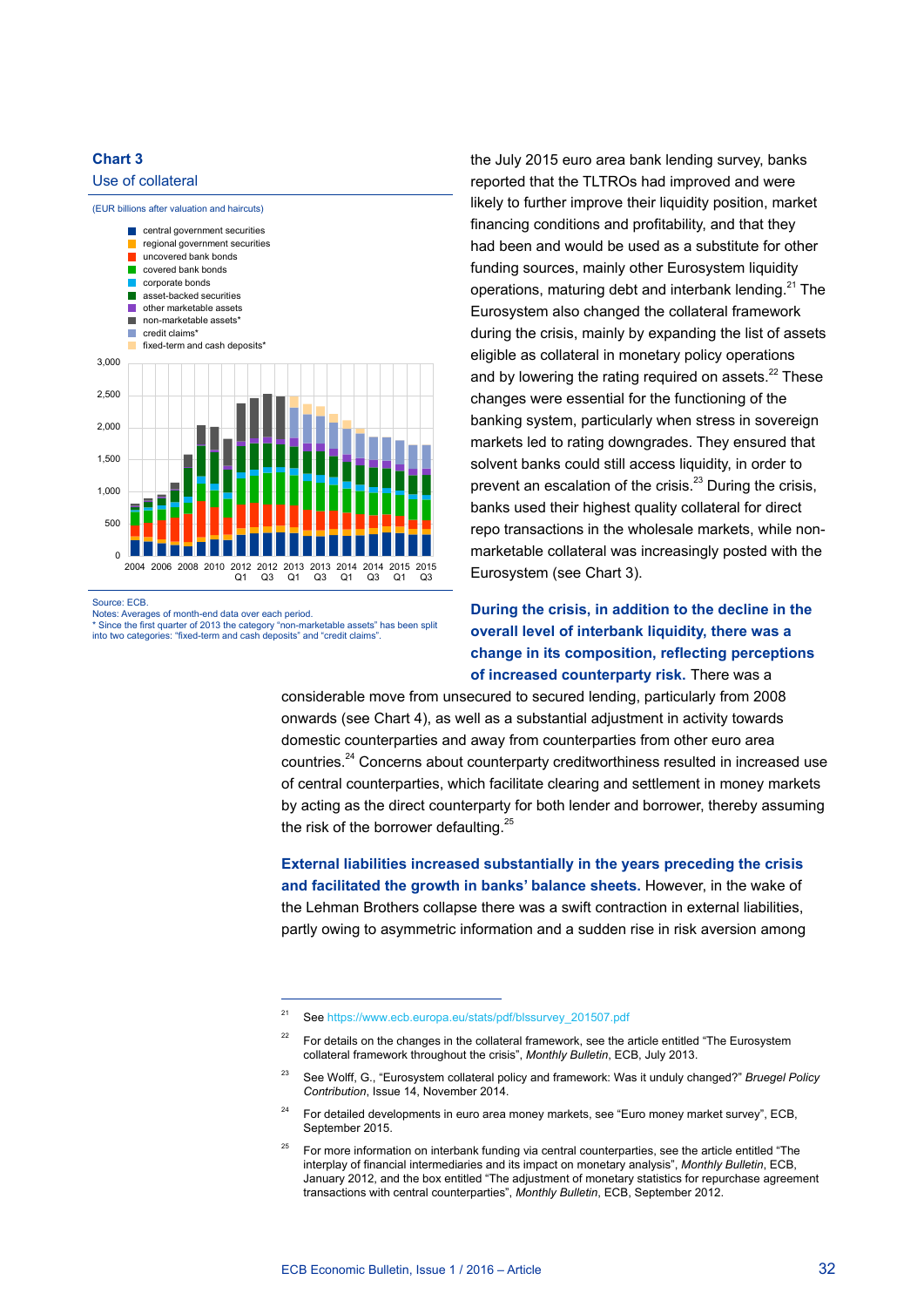

international investors. $26$  The growth in external liabilities in the lead-up to the crisis stemmed from deposits of non-euro area residents and holdings by non-residents of shorter-term debt securities issued by euro area banks, and largely reflected the expansion of cross-border interbank liquidity (see Chart 1). This facilitated the growth in banks' balance sheets, as deep and liquid cross-border financial markets eased quantitative constraints on their liquidity management. However, at the outbreak of the crisis, cross-border funding was withdrawn quickly, which increased banks' exposure to adverse global funding pressures.<sup>27</sup> For vulnerable countries, external liability flows have remained broadly negative since the onset of the crisis. For less vulnerable countries, annual flows have increased recently, and have been generally positive since the ECB's announcement of additional monetary policy easing measures in the middle of 2014.

### **The adverse changes in prices and credit losses associated with the crisis led to impairments in banks' capital positions, which, in conjunction with funding**

### **Chart 5** Capital and reserves of euro area MFIs other than the



Note: Total assets, capital and reserves were derived via notional stocks in order to avoid reclassifications, revaluations and changes in the composition of the euro area impacting on this measure.

**pressures, often necessitated deleveraging and changes in banks' liabilities, such as increased capital issuance.** Chart 5 shows that capital as a percentage of total assets was relatively stable in the pre-crisis period. The subsequent increase in the ratio was particularly pronounced for banks in vulnerable countries, where levels of assets decreased and levels of capital increased in response not only to regulatory requirements but also to pressure from markets to hold larger discretionary buffers against losses. Over this period, in addition to the capital raised in private sector markets, a substantial amount of capital was also obtained through government capital injections.<sup>28</sup> The Capital Requirements Directive and Regulation (CRD IV/CRR), which came into force in January 2014, increased both the quality and the amount of capital that banks must hold for prudential purposes. In addition, new European legislation has set the stage for the creation of a banking union and addressed gaps in the capital framework that were highlighted by the crisis.

<sup>26</sup> See Forster, K., Vasardani, M. and Ca' Zorzi, M., "Euro area cross-border financial flows and the global financial crisis", *Occasional Paper Series*, No 126, ECB, July 2011.

<sup>27</sup> See the article entitled "The supply of money – bank behaviour and the implications for monetary analysis", *Monthly Bulletin*, ECB, October 2011.

<sup>28</sup> For an overview of government measures to support the banking system, see the article entitled "The fiscal impact of financial support during the crisis", *Economic Bulletin*, ECB, Issue 6, 2015.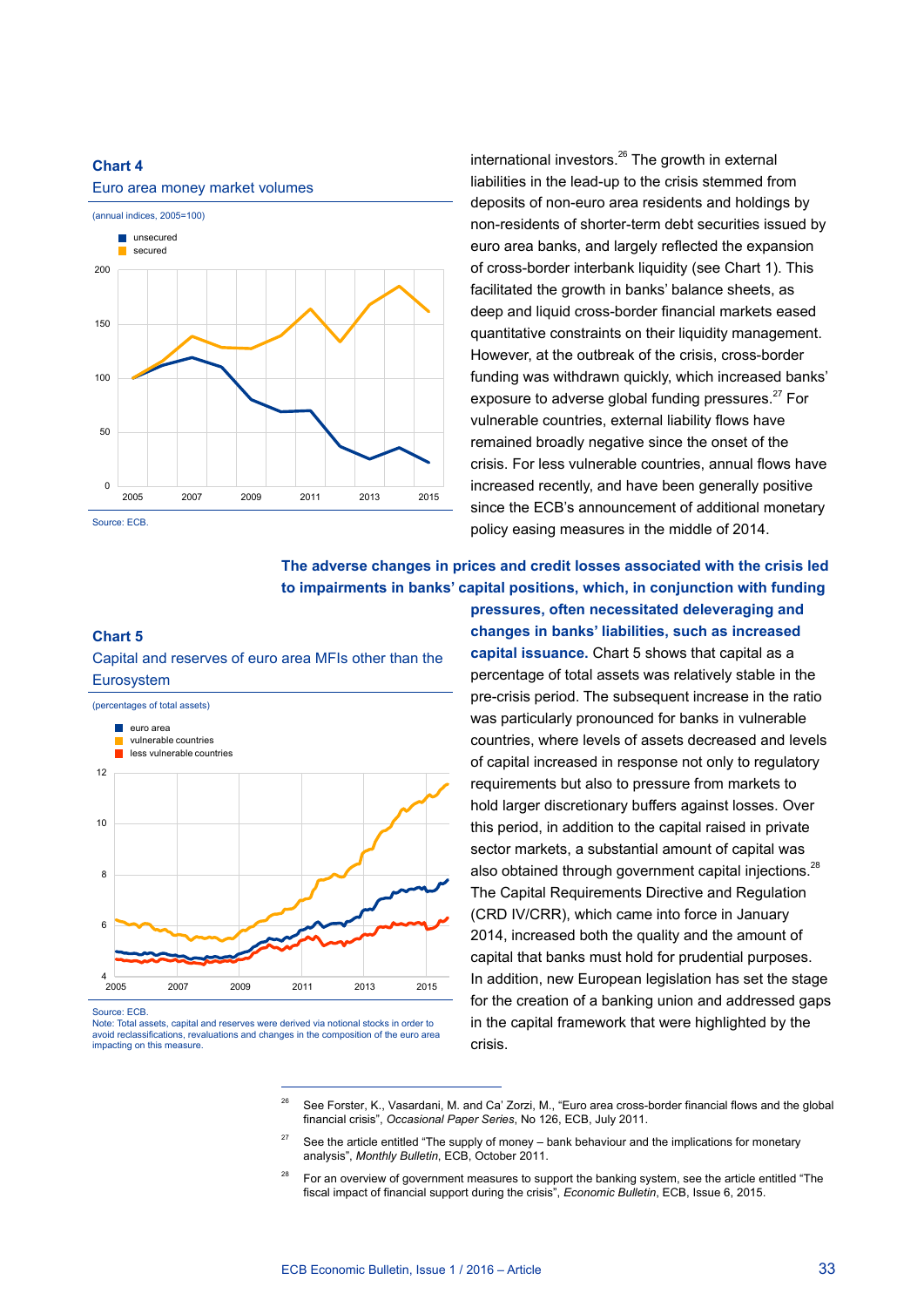#### **Table**

#### Structure of main liabilities of euro area MFIs other than the Eurosystem

(percentages of main liabilities)

|                             | Euro area      |              | Vulnerable<br>countries |              | Less vulnerable<br>countries |              |
|-----------------------------|----------------|--------------|-------------------------|--------------|------------------------------|--------------|
|                             | Jan.<br>2005   | Sep.<br>2015 | Jan.<br>2005            | Sep.<br>2015 | Jan.<br>2005                 | Sep.<br>2015 |
| Deposits - non-MFIs         | 35             | 43           | 39                      | 47           | 34                           | 42           |
| Debt securities             | 18             | 14           | 15                      | 12           | 20                           | 15           |
| Capital                     | 6              | 9            | 8                       | 13           | 6                            | 8            |
| <b>External liabilities</b> | 15             | 13           | 16                      | 10           | 15                           | 15           |
| Interbank liabilities       | 23             | 17           | 20                      | 13           | 24                           | 19           |
| Eurosystem liabilities      | $\overline{2}$ | 3            | 1                       | 6            | $\overline{2}$               | 1            |
| Total (EUR trillions)       | 19.2           | 26.8         | 5                       | 8.1          | 14.3                         | 18.8         |

Source: ECB.

Notes: The main liabilities consist of total liabilities excluding remaining liabilities, and shares/units issued by money market funds. Remaining liabilities consist of volatile components that are separate from the core activities of banks, including in particular (negatively-valued) fi nancial derivatives, for which there are some variations in accounting and statistical treatment over the period under review and across jurisdictions.

**Over the past decade the funding structure of euro area banks has been altered by changes in market risk, the economic environment and monetary policy measures: there is now a greater reliance on more stable funding relative to volatile funding.**<sup>29</sup> The table shows that MFIs' increased reliance on deposit funding and decreased reliance on debt securities and external liabilities is common to both vulnerable and less vulnerable countries. The table also shows the breakdown in MFI deposits between interbank and Eurosystem liquidity, illustrating the fact that while the decrease in interbank liquidity has been a general phenomenon across the euro area, it has been greatest in vulnerable countries. Reliance on central bank liquidity grew between January 2005 and September 2015 in vulnerable countries, in contrast to the situation in less vulnerable countries. The nature of interbank liquidity has also changed from unsecured

to secured (see Chart 4), and there has been a reduction in the reliance on crossborder activities, including with non-euro area counterparties (reflected in the reduced relevance of external liabilities). Vulnerable countries in particular now have a substantially larger share of capital in total funding. While this measure of capital differs from the regulatory measure, its increase follows a general improvement in solvency and leverage ratios.<sup>30</sup> Overall, these changes indicate a move towards a business model with a greater reliance on more stable funding sources.<sup>31</sup>

**The structure of banks' balance sheets and funding will continue to be affected by the economic and policy environment, and in particular by the expanded APP, which will inject further liquidity into the banking system.** The expanded APP, which comprises two private sector asset purchase programmes (the asset-backed securities purchase programme (ABSPP) and the third covered bond purchase programme (CBPP3)) and the public sector purchase programme (PSPP), aims to ease financing conditions and bring the path of inflation back in line with price stability. $32$  The APP has had a substantial impact on banks' balance sheets: as the Eurosystem pays for the assets it purchases by supplying reserves, purchases are always settled through banks regardless of who the ultimate seller is. In terms of funding, increases in reserves following the introduction of the expanded

<sup>29</sup> For a more detailed overview of bank funding trends in the euro area following the crisis, see Van Rixtel, A. and Gasperini, G., "Financial crises and bank funding: recent experience in the euro area", *BIS Working Papers*, No 406, March 2013.

The statistical definition of capital and reserves includes equity capital; non-distributed benefits or funds; and specific and general provisions against loans, securities and other types of assets (the recording of which may follow national accounting rules). See "Manual on MFI balance sheet statistics", ECB, April 2012.

See "Report on financial structures", ECB, October 2015.

Purchases under the expanded APP amount to €60 billion per month and are intended to run until the end of March 2017, or beyond, if necessary, and in any case until the Governing Council sees a sustained adjustment in the path of inflation that is consistent with its aim of achieving inflation rates below, but close to, 2% over the medium term. For more details, see https://www.ecb.europa.eu/mopo/implement/omt/html/index.en.html.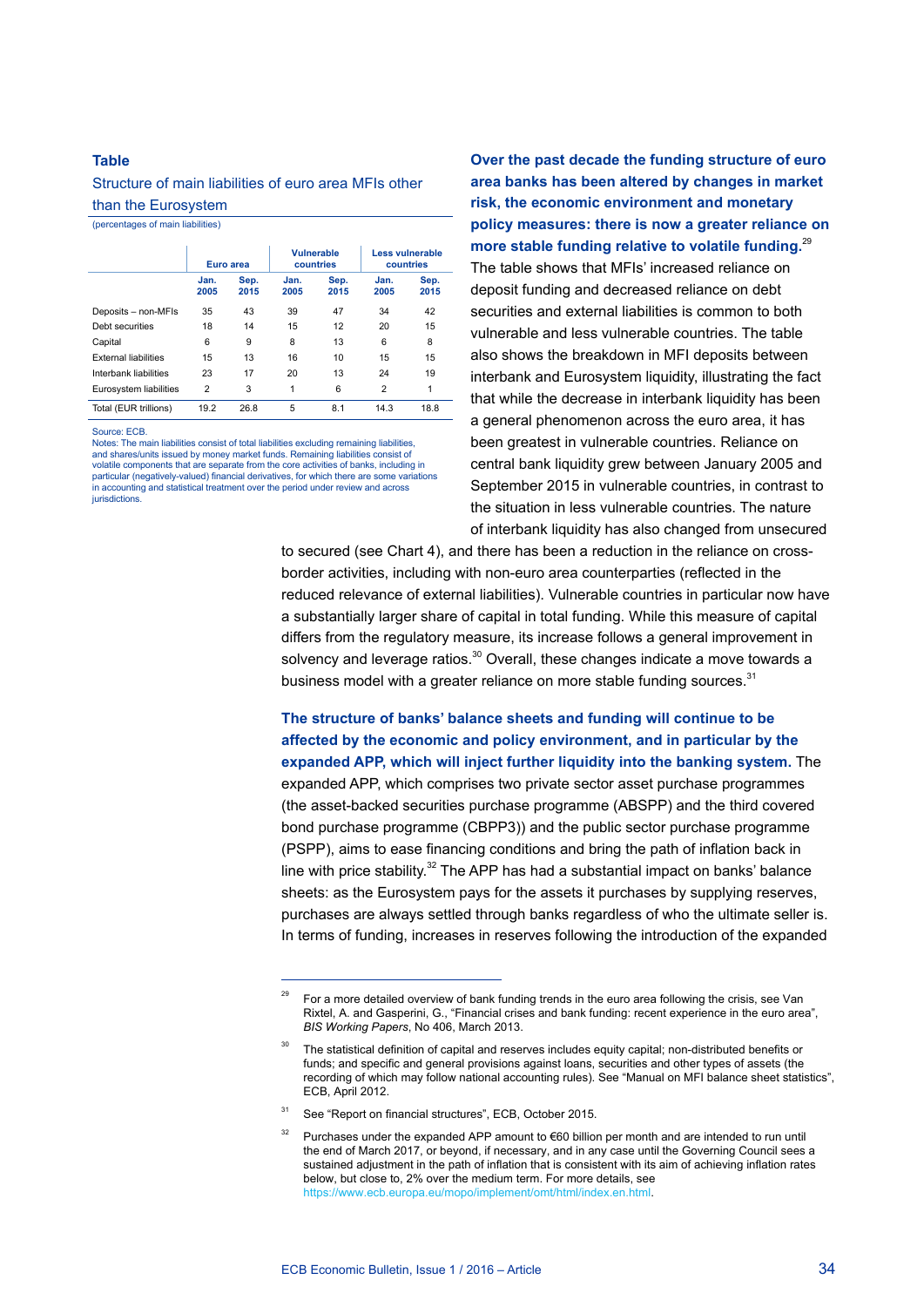

Movements in the balance sheet of MFIs other than the Eurosystem that correspond to the change in reserve holdings between end-February and end-September 2015

Sources: ECB and ECB calculations.<br>Notes: Increases in net asset position

es in net asset positions reduce claims on the Eurosystem; increases in net liability positions increase claims on the Eurosystem. "Wholesale funding (net)" refers to issuance of debt securities net of holdings of MFI debt securities, and borrowing from MFIs other than the Eurosystem net of deposits with MFIs other than the Eurosystem.

APP have so far been reflected largely in increases in deposits (see Chart 6), which partly reflect banks' intermediation of bond sales to the Eurosystem by euro area non-banks. The sizeable decline in net external assets reflects the intermediation of sales by non-euro area residents. Credit to governments has declined, which,

#### **Chart 7**

Impact of the APP on euro area banks' profitability and capital position, as reported in the April and October 2015 bank lending surveys



Source: ECB.

Notes: Impact over the past six months. The net percentages are defined as the difference between the sum of the percentages of banks responding "increased/improved considerably" and "increased/improved somewhat" and the sum of the percentages of banks responding "decreased/deteriorated somewhat" and to the corresponding question in the April and October 2015 bank lending surveys. The results shown are calculated as a percentage of the number of banks that did not reply "not applicable".

at least partly, reflects sales of securities to the Eurosystem from banks' own portfolios and contributes to the increase in reserves. Chart 6 also shows an increase in credit to the private sector, part of which will have contributed to the above-mentioned increase in deposits.

**According to the April and October 2015 bank lending surveys, the contribution of the APP to euro area banks' profitability and solvency positions has been positive overall, even though the effects are varied and differ across countries (see Chart 7).** Although the APP has led to capital gains associated with the valuation of securities held by banks, its effect on net interest income is a priori unclear. On the one hand, the compression of yields and the flattening of the yield curve have led to lower interest income. This is likely to translate into lower unit margins, since liabilities tend to have shorter maturities than assets and are less responsive to decreasing interest rates, particularly when they are at very low levels. Furthermore, the APP generates excess liquidity which, if deposited with the Eurosystem, is remunerated at a negative rate. On the other hand, these effects are at least partly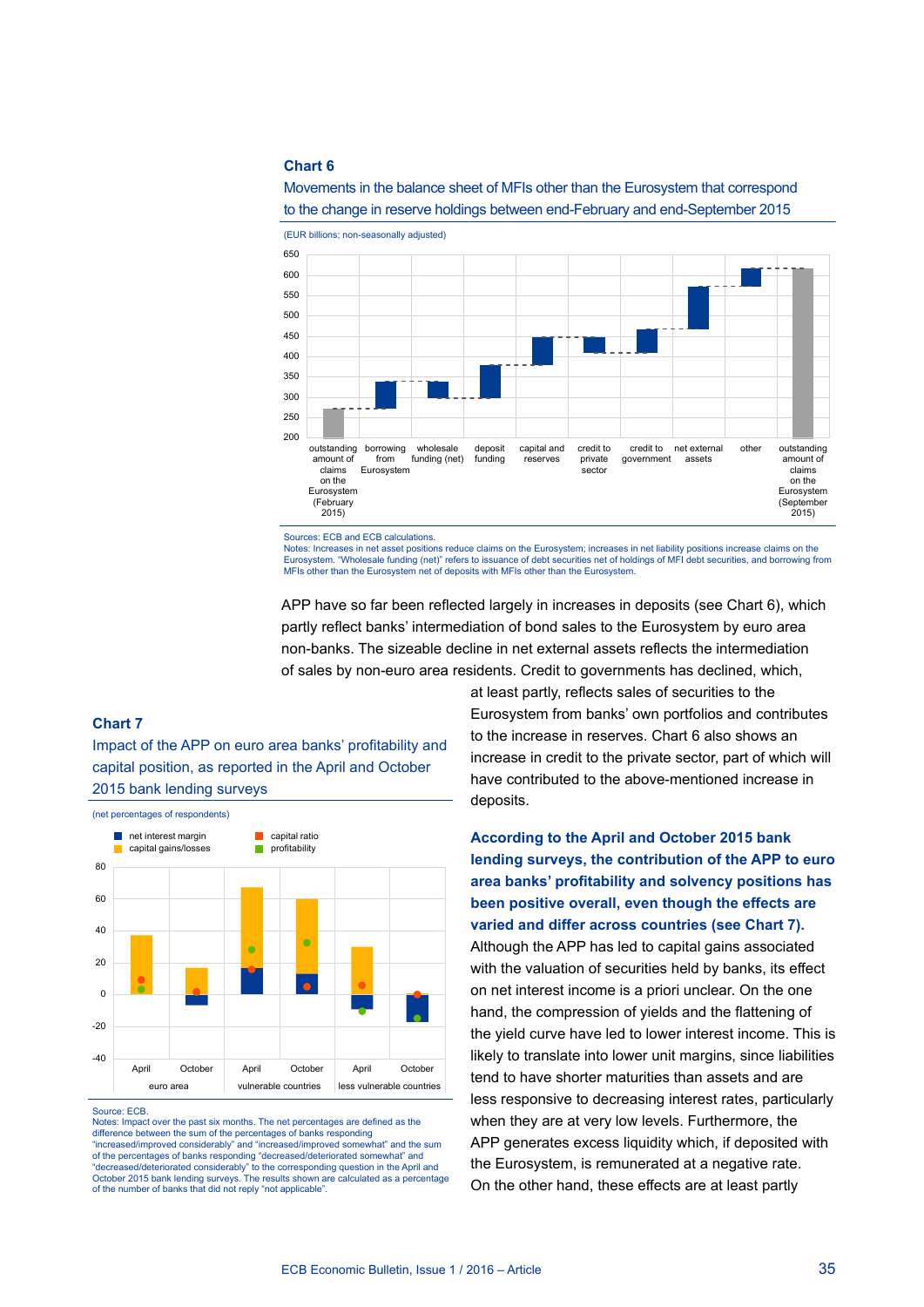offset by the increased intermediation activity and credit quality stemming from the programme's positive impact on output. The APP has made a modest contribution to bank profitability in the euro area as a whole, but its impact has been positive for vulnerable countries in particular. For the euro area aggregate, the estimated negative effects on net interest income have so far been outweighed by the positive effects from capital gains and improved credit quality against the background of the APP's positive impact on economic activity. The effect on the capital ratio has also been positive, although the effects have diminished since the initial announcement and implementation of the programme.

### 3 The cost of funding and the effects of monetary policy

**As the financial crisis escalated, stress in financial markets caused the cost of funding for many euro area banks to increase.** Uncertainty regarding the health of certain banking markets led not only to outflows, but also to increases in risk premia on the funds available to banks. Wholesale funding sources became either unavailable or prohibitively expensive for many banks in vulnerable countries, leading to an increase in recourse to central bank operations, as outlined in Section 2. The observed market fragmentation reflected high uncertainty and risk aversion and was at times greater than would be expected given the actual underlying risks. Since the degree of dispersion in lending rates and heterogeneity in the transmission of monetary policy were salient features of the crisis, this section uses data at both the country and the bank level to explore movements in the level and dispersion of the different funding elements over time. These data contain detailed information on quantities of deposits held by the non-financial private sector, debt securities issued by banks and capital, as well as prices of deposits and securities and an estimate of the cost of equity.

**The cost of deposits across euro area countries can vary for a number of reasons, such as differences in maturity or market structure and variation in credit risk and in institutional factors, including regulation and taxation.**<sup>33</sup> Despite these differences, the transmission of monetary policy must be smooth across euro area countries and banks in the long run. Uncertainty and stress in the financial markets during the crisis meant that credit risk concerns fuelled financial market fragmentation and hindered transmission as dispersion in pricing behaviour across banks increased in relation to the perceived interaction with sovereign credit risk in their country of residence.<sup>34</sup>

**Developments in deposit rates have broadly followed monetary policy rates, albeit with an incomplete pass-through.** As the interest rate on the ECB's main refinancing operations (MROs) was cut from 4.25% at the end of September 2008 to 1.00% in May 2009, deposit rates in the euro area also fell, although to a lesser

<sup>&</sup>lt;sup>33</sup> See "Differences in MFI interest rates across euro area countries", ECB, September 2006.

<sup>&</sup>lt;sup>34</sup> See Darracq-Pariès, M., Moccero, D., Krylova, E. and Marchini, C., "The retail bank interest rate pass-through: the case of the euro area during the financial and sovereign debt crisis", *Occasional Paper Series*, No 155, ECB, August 2014.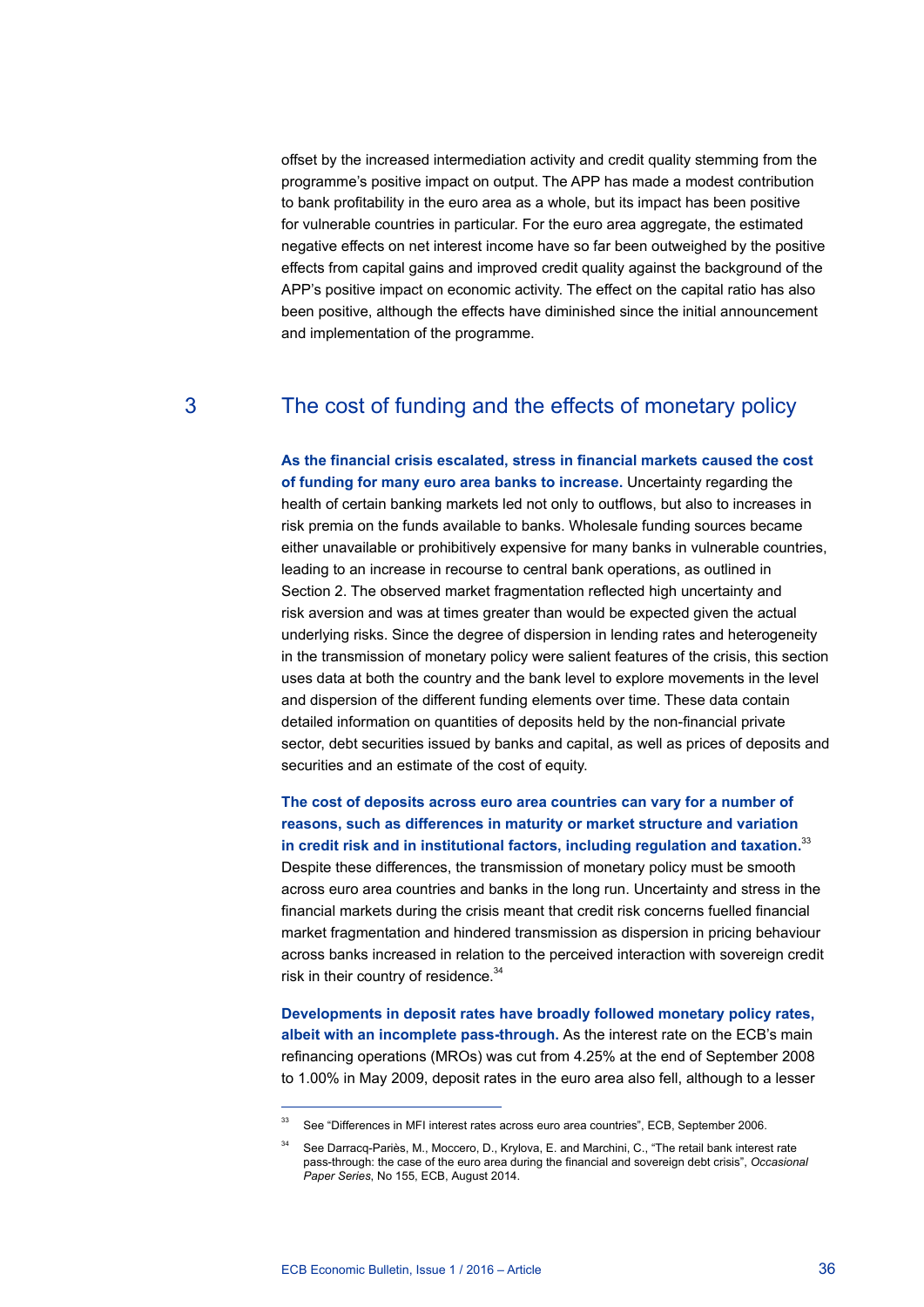Composite euro area bank deposit rates for the nonfinancial private sector



Source: ECB.

Note: Composite rates are computed as averages of new business rates for different maturities, weighted by outstanding amounts.

extent (see Chart 8). In October 2008 they stood at around 2.95%, and reached a trough of around 1.0% at the beginning of 2010. From the middle of 2010, deposit rates started increasing gradually and, following two policy rate increases in the middle of 2011, stood at around 1.45% at the end of 2011. Monetary policy then resumed an easing cycle, whereby the MRO rate was cut incrementally from 1.50% in November 2011 to 0.05% in September 2014. Deposit rates fell over this period, and the average composite rate currently stands at around 0.4%. Moreover, the dispersion of deposit rates has narrowed somewhat, as they are close to the zero lower bound, particularly for shorter maturities. However, the number of banks with negative deposit rates for any segment remains small (see Chart 10).

### **Before the crisis deposit rates were lower overall in vulnerable countries than in less vulnerable countries.** This is largely explained by the difference in the maturity of the deposits (see Chart 9). Particularly in vulnerable countries, overnight deposits made up a

significant share of bank deposits from the non-financial sector. Since the crisis, the share of overnight deposits has increased in both vulnerable and less vulnerable countries against the background of lower interest rates. However, the increase in the weight of overnight deposits started later in vulnerable countries, against a background of hampered access to wholesale funding markets. The share of long-term deposits has declined somewhat in the euro area as a whole, driven by developments in less vulnerable countries, but it remains considerably higher than in vulnerable countries.





Source: ECB.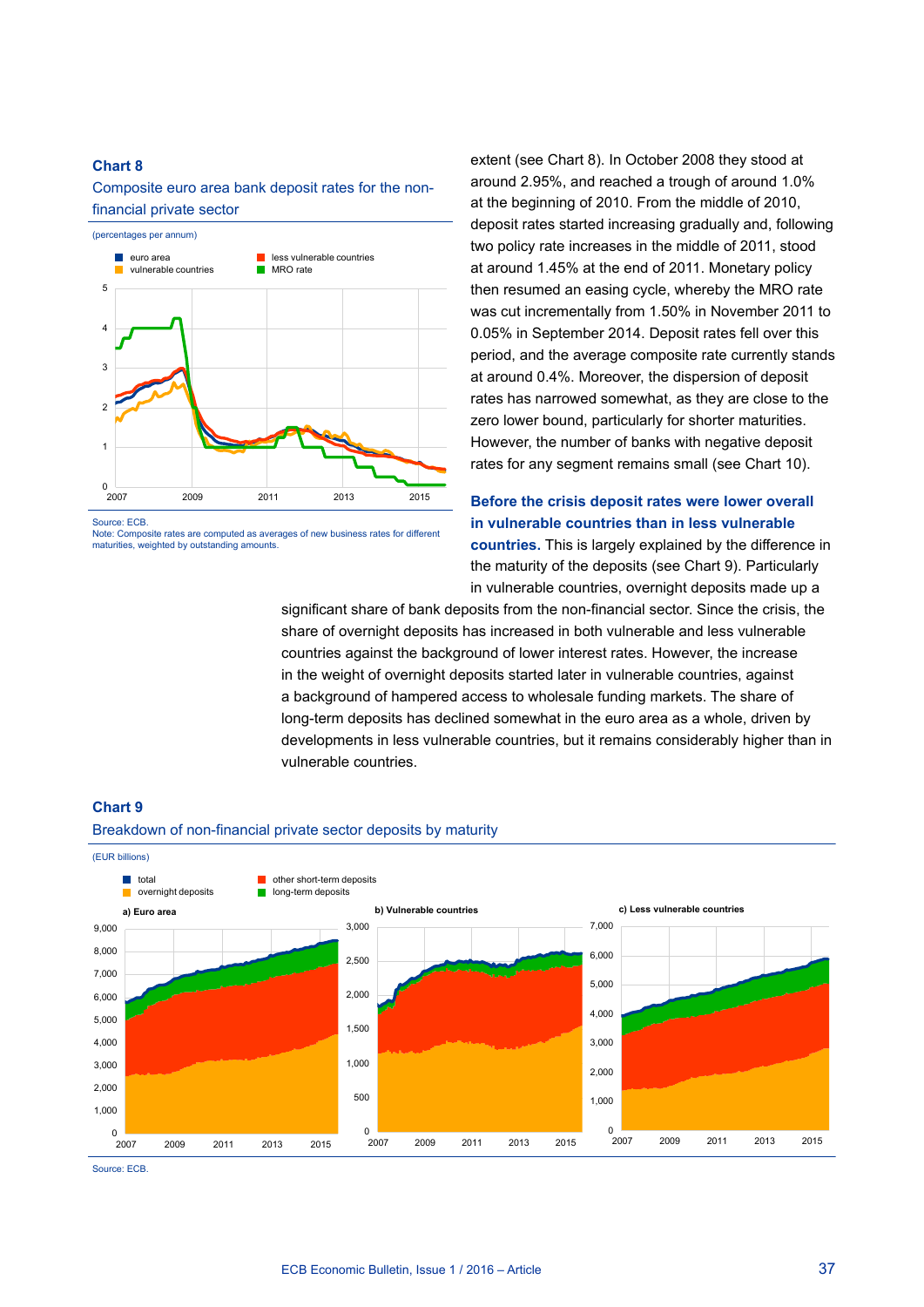Distribution of euro area bank deposit rates for the non-financial private sector



Sources: iBoxx and ECB.

Notes: Composite rates are computed as averages of new business rates for different maturities, weighted by outstanding amounts. The chart shows the density approximation of the distribution of deposit rates obtained from a sample of MFIs in vulnerable and less vulnerable countries.

> **Deposit rates in vulnerable countries did not fully follow policy rate declines at the height of the crisis.** The median deposit rate for banks in vulnerable countries fell from 2.86% in September 2008, when policy rates were cut, to around 1.15% in mid-2012 (see Chart 10). In less vulnerable countries, the median deposit interest rate fell further (from 3.58% to 0.88%). In vulnerable countries, deposit outflows and banks' need to attract more stable funding may have stemmed the decrease in rates. $35$  Since the OMT announcement in the middle of 2012, deposit outflows linked to concerns about the health of sovereigns and banks have receded. Deposit rates have fallen and the dispersion in pricing across banks in vulnerable countries has also declined notably, particularly following the announcement of further credit easing by the ECB in mid-2014 and the expanded APP in early 2015. Deposit rates are increasingly clustered at zero as the effect of monetary easing keeps funding costs low. Nonetheless, banks have proved reluctant to set negative deposit rates. This is likely to reflect commercial policies, since retail depositors are likely to be less averse to an increase in commissions than to a negative deposit rate. It may also reflect the gradual pass-through of past cuts in monetary policy rates to deposit rates and the recent re-pricing in wholesale markets.

### **Banks' access to market funding deteriorated during the crisis, with funding flows diminishing and the cost of issuing debt securities increasing substantially.** Around the time of the turmoil related to the sub-prime mortgage crisis in the United States and the collapse of Lehman Brothers there was a general increase in market funding costs in the euro area (see Chart 11). While this increase was more significant in vulnerable countries, it was driven by a small number of large banks that were particularly affected by the collapse of Lehman Brothers. When the sovereign debt crisis broke out in early 2010, the level and dispersion of

<sup>35</sup> See the box entitled "The impact of the financial crisis on banks' deposit margins", *Financial Stability Review*, ECB, June 2011.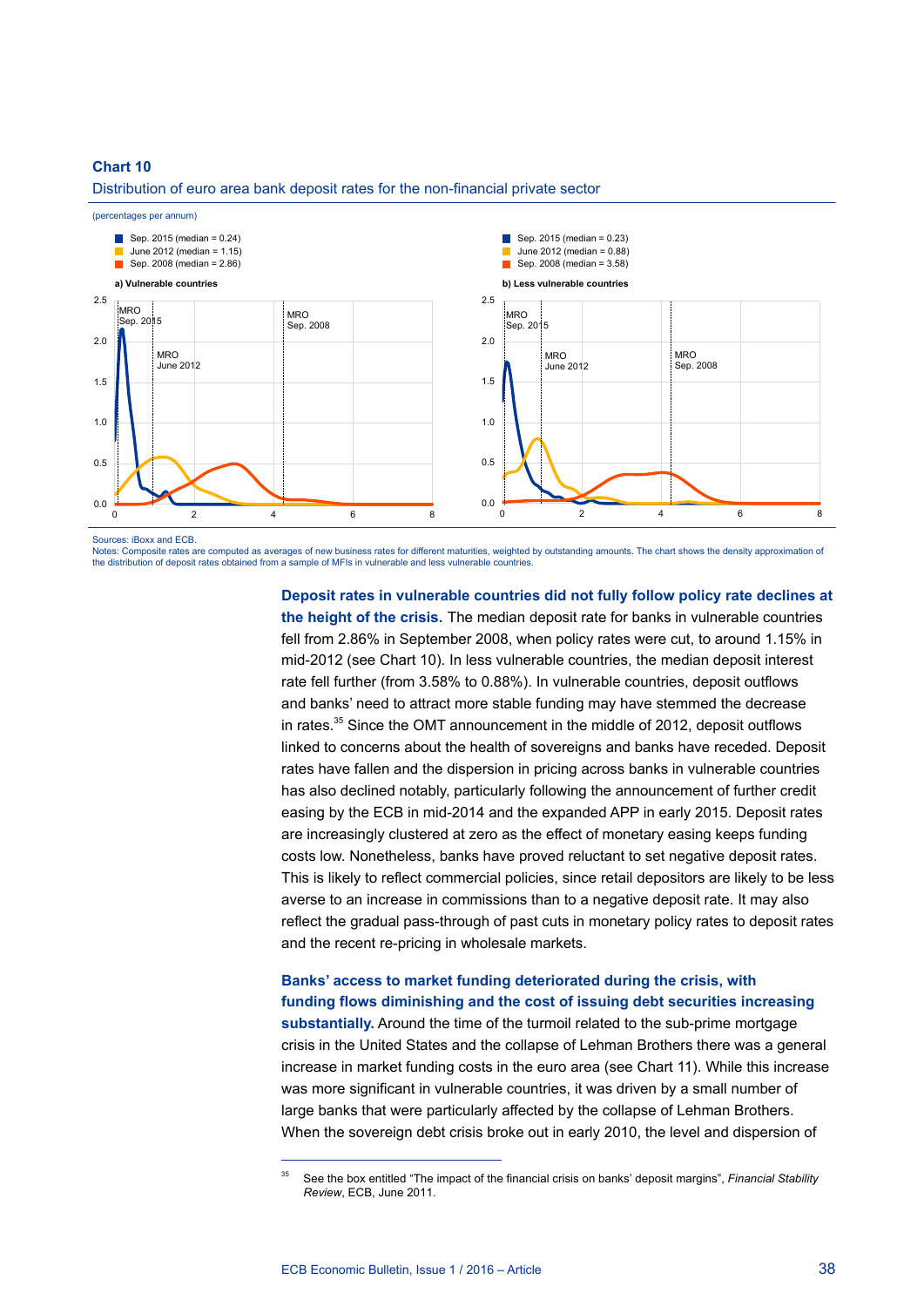



Note: Bank bond yields are averaged by outstanding amount of securities issued.

market funding costs increased in vulnerable countries, while banks in less vulnerable countries were more insulated from the turmoil. By the middle of 2011, as the sovereign debt crisis intensified, market funding costs for banks in both vulnerable and less vulnerable countries had increased, although the gap between them also widened.<sup>36</sup> While the introduction at the end of 2011 and in early 2012 of the LTROs with a threeyear maturity acted as a strong backstop to prevent forced deleveraging of banks and helped subdue market funding costs, these remained high overall until the OMT announcement in mid-2012. Bond yields have since fallen across both vulnerable and less vulnerable countries. Market funding costs declined further for most euro area banks as a result of the expanded APP, at least until the re-pricing in financial markets observed in April 2015. Developments in credit default swap (CDS) spreads, which abstract from differences in the type and maturity of the debt securities issued by banks, were broadly in line with bank bond yields.

Distributions of five-year CDS spreads show that the sovereign debt crisis led to a significant increase in the dispersion of the perceived credit risk of banks, most notably in vulnerable countries (see Chart 12). The ECB's monetary policy actions since the second half of 2012 and the strengthening of the European supervisory, regulatory and resolution framework have led to a decline in the stress in financial

# **Chart 12**



Distribution of five-year bank CDS spreads

Sources: Datastream and ECB.

Note: The chart shows the density approximation of the distribution of five-year CDS spreads obtained from a sample of MFIs in vulnerable and less vulnerable countries.

<sup>36</sup> See Babihuga, R. and Spaltro, M., "Bank Funding Costs for International Banks", *IMF Working Papers,* No 14/71, April 2014.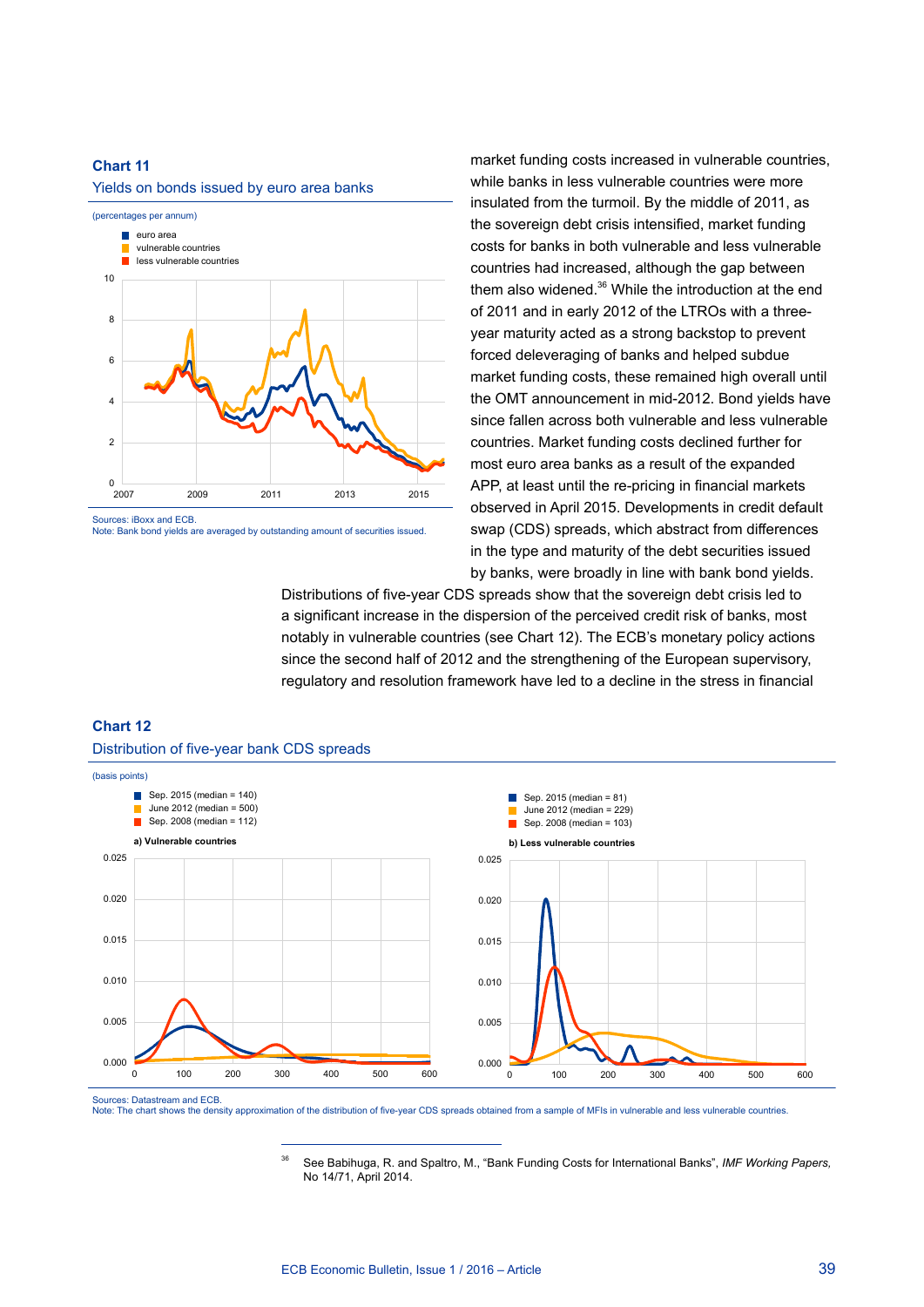#### Cost of euro area bank equity



Sources: Bloomberg, Thomson Reuters Datastream, Consensus Economics and ECB calculations.

markets and a decrease in the dispersion of the perceived risk of euro area banks, as well as in their wholesale market funding costs. Nonetheless, renewed tensions in Greece have led to an increase in CDS spreads for some banks since early 2015.

**The cost of equity for euro area banks rose sharply during the financial crisis (see Chart 13).** This was triggered by the sub-prime mortgage crisis in the United States. A gap between the expected return paid by banks in vulnerable and less vulnerable countries started to open up after the outbreak of the euro area sovereign crisis in 2010. Until the summer of 2007 euro area banks had been able to raise equity at an expected rate of return of approximately 7%. Between the beginning of the US subprime crisis and the collapse of Lehman Brothers, their cost of equity rose to almost 10%. It continued to increase until the second half of 2012, when it reached a level well above 10%. Eventually, the introduction of the three-year LTROs

and the OMT announcement began to moderate risk aversion in financial markets. At the same time, risk-free rates decreased and banks undertook a steady process of deleveraging that resulted in a reduction of their market risk. As a result, even though the equity premium has remained a few percentage points higher than before the crisis, lower risk-free rates and lower balance sheet risks have brought the cost of bank equity back down to levels close to those prevailing before the crisis (see Box 1 for details of the cost of equity estimation). However, the gap between banks' equity funding costs in vulnerable and less vulnerable countries has not closed and has reached spreads of approximately 2 percentage points.

**Overall, Eurosystem support played a major role during the crisis in mitigating distortions related to dysfunctional funding markets by providing abundant liquidity at low interest rates and minimising the pro-cyclical contraction in lending to the non-financial private sector.** Chart 14 provides a simple illustration of the direct impact of Eurosystem liquidity on banks' funding costs. Against the background of the ECB's forward guidance and fixed rate full allotment policy, banks were able to use liquidity provided by the central bank for refinancing in place of wholesale market debt in a context of adverse market conditions. This effect can be illustrated by assuming that in the absence of Eurosystem liquidity banks would have issued debt securities at the cost implied by the secondary market, leading to a higher weighted average cost of debt funding. This measure shows considerable dispersion across banks and particularly high cost relief for banks located in vulnerable countries. For banks in less vulnerable countries, the cost relief provided by Eurosystem liquidity was smaller, even though it increased for a minority of banks following the collapse of Lehman Brothers, and then more modestly at the peak of the sovereign debt crisis. This indicator is likely to underestimate the actual impact of Eurosystem liquidity, since it abstracts from the relief from quantitative constraints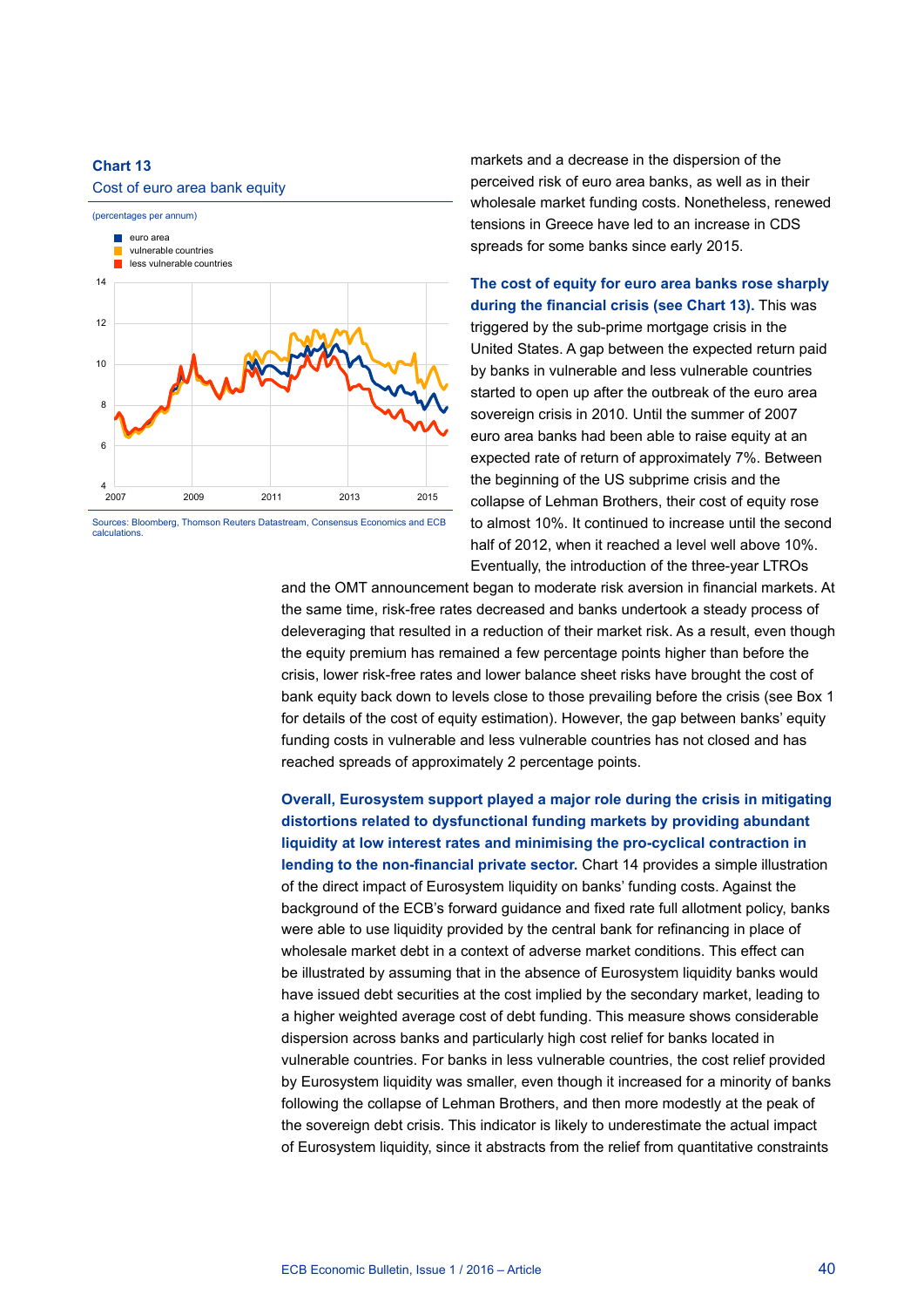

Interaction between Eurosystem liquidity and banks' average cost of debt financing

Sources: iBoxx, ECB and ECB calculations.

Note: The shaded area shows the distribution between the 10th and 90th percentiles. The indicator is calculated by attributing the cost of debt securities to the share of Eurosystem liquidity in banks' funding structures. On this basis, a hypothetical weighted average cost of debt funding is obtained and compared with that which was actually observed. The components of debt funding considered are deposits of the non-financial private sector, debt securities and Eurosystem liquidity.

> and from the positive effect of the operations on the price of other funding sources due to improved market sentiment. On the other hand, it could also be the case that

#### **Chart 15**

#### Estimated impact of the TLTROs and APP on bank bond yields

(basis points)



Source: ECB calculations.

relatively profitable opportunities emerged, given the access to liquidity at a very low cost, which would mean that if the liquidity had not been available, banks would have simply forgone those opportunities and not issued debt.

**All three main transmission channels of the APP and the TLTROs – the direct pass-through, portfolio rebalancing and signalling channels – have an impact on bank funding costs and, ultimately, output and inflation.**37 There are a number of ways to estimate the direct and indirect impact of the APP and the TLTROs on banks' funding conditions, one of which is using controlled event studies. Such studies suggest that the combined effects of the non-standard monetary policy measures implemented since June 2014 have significantly lowered yields in a broad set of financial market segments, with the effects generally increasing with maturity and riskiness (see Chart 15).<sup>38</sup>

 $37$  For a more detailed discussion of the different channels, see Borio, C. and Disyatat, P., "Unconventional monetary policies: an appraisal", *BIS Working Papers*, No 292, November 2009.

See Altavilla, C., Carboni, G. and Motto, R., "Asset purchase programmes and financial markets: lessons from the euro area", *Working Paper Series*, No 1864, ECB, November 2015.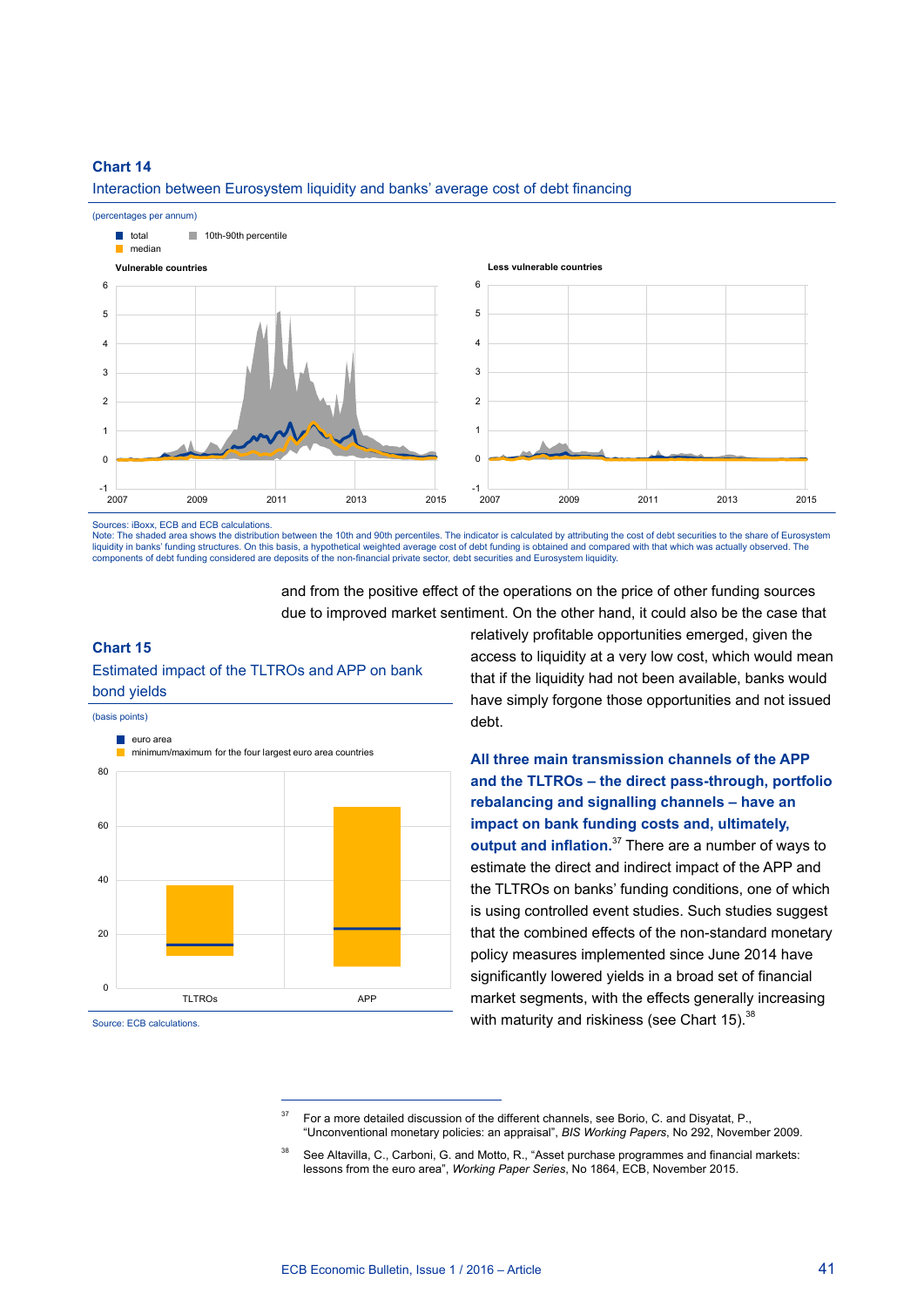## 4 Conclusions

**Changes in the composition and cost of bank funding and capital have important implications for credit provision and, consequently, for output and inflation.** Banks' funding costs are affected by monetary policy, but the transmission of monetary policy depends on many factors, including the strength of banks' balance sheets and the macroeconomic environment.

**Over the crisis, funding conditions fluctuated greatly, owing to changes in the economic environment, financial and sovereign market tensions and the monetary policy response to these developments.** Bank funding structures changed considerably, in part reflecting the need to increase the weight of capital in the overall funding mix and reduce the overreliance on wholesale funding that was observed in the run-up to the crisis. The ECB's standard and non-standard monetary policy measures provided considerable support to the economy over the different phases of the crisis. The Governing Council decreased the interest rate on refinancing operations and increased the quantity and maturity of liquidity provided to banks, which helped prevent disorderly deleveraging and mitigate the stress in funding markets. Steps towards a banking union and a more comprehensive regulatory environment have also encouraged a move towards a more sustainable and resilient funding structure. More recently, as the banking system has stabilised, policies have been introduced to address below-target inflation. The credit easing package introduced in the middle of 2014 and the APP provide additional liquidity and reduce funding costs, supporting banks' intermediation capacity and, ultimately, output and inflation.

**While monetary policy measures have helped to reduce the heterogeneity in euro area funding conditions (particularly for deposits and bonds, leading to improved policy transmission), there remain differences across countries, as seen in the cost of equity.** The differences in the cost of equity across countries reflect remaining differences in perceived risk, as well as underlying differences in strength of banks' balance sheets and expected profitability. Many of the problems for banks are related to structural issues that are outside the realm of monetary policy and require action from the private sector or governments to ensure a sustained recovery.

**Current monetary policy measures and a changing regulatory environment will continue to affect the composition and cost of bank funding.** Steps towards banking union and important regulatory initiatives at the global and European level will strengthen banks, which will have a considerable impact on their funding structure. While the adjustment to this new environment may carry costs in the short term, the reduction in the risk of further systemic crises will lead to a more stable banking system and robust transmission mechanism.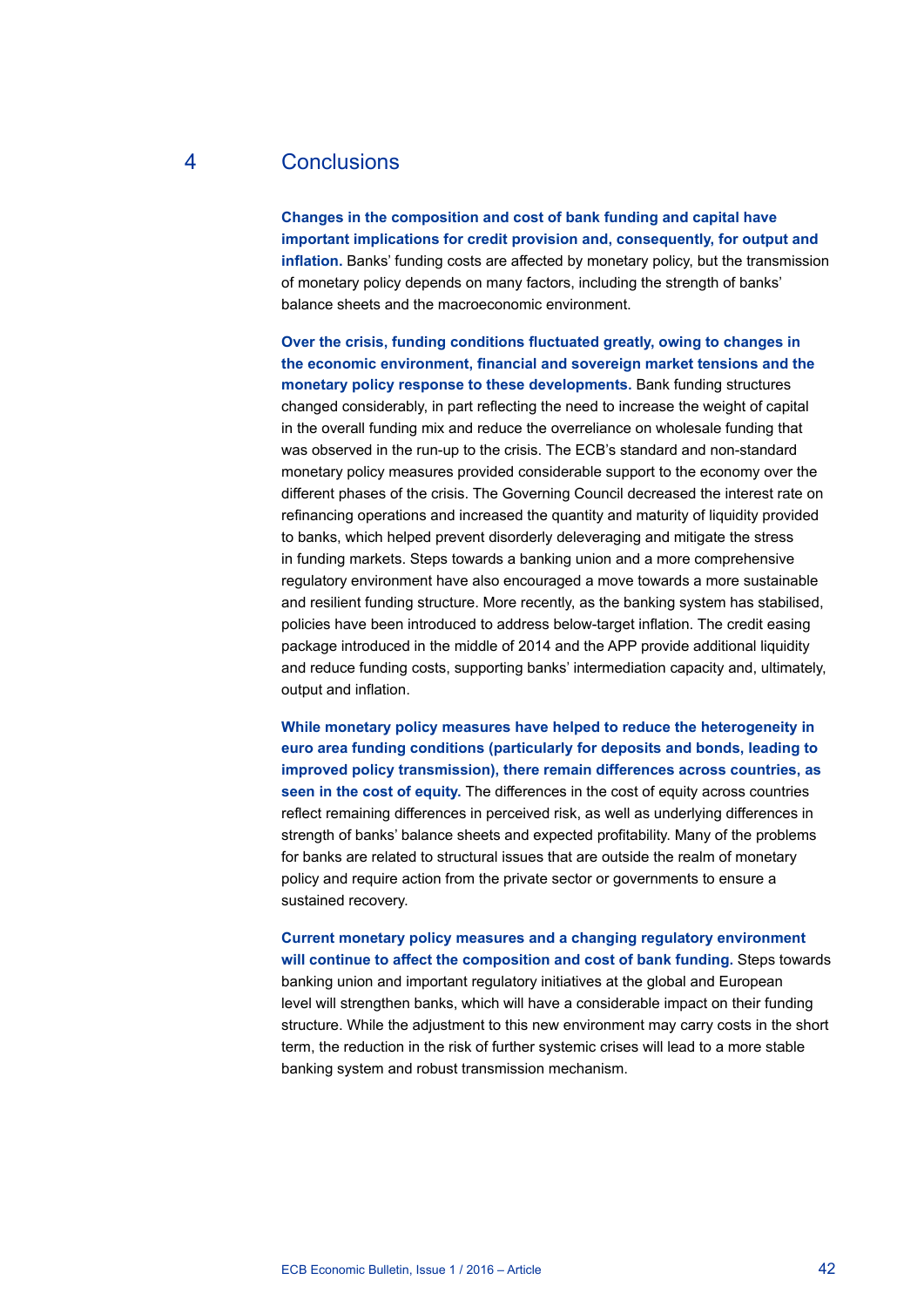### **Box 1** Estimation of the cost of equity

**This box outlines the approach used to estimate the cost of equity (COE) of euro area banks.** Estimates are based on an application of the capital asset pricing model (CAPM). This approach can be applied to a portfolio of the largest listed euro area banks.

**The COE is the rate of return that shareholders expect to earn (in equilibrium) on a stake in the equity of a bank or a portfolio of banks.** The value of an investment should amount to the expected sum of all its future cash flows, discounted at a rate that compensates for the investment risk: this discount rate is defined as the COE of that investment.<sup>39</sup> As the COE is unobservable, it must be inferred from prices and expected cash flows using a theoretical model.

**There are two methods of estimating banks' COE: a direct and an indirect one.**40 Direct estimates invert the discounted cash flow formula to compute the COE, given the market price of equity and the (survey-based) market expectations of banks' future cash flows. As the market price must (in equilibrium) coincide with the discounted sum of all expected future cash flows, the valuation formula can be solved for the discount rate that prices the banks' equity. This is also called the implied equity premium approach. Indirect estimates, on the other hand, first infer an implied COE for the whole stock market and then project it onto banks' COE with an economic model. As with direct estimates, the first step is calculated using the implied equity premium approach, while the CAPM operationalises the second stage. The difference between the expected return on the stock market and the risk-free rate is known as the market equity premium, a measure of the market price of risk that is used to price all assets under the CAPM.

**The methodology used in this box relies on the indirect method and is based on two elements: an estimate of the market equity premium and its projection onto banks' COE obtained using the CAPM.** The CAPM is a general equilibrium model that imposes tight restrictions on the cross section of expected returns. It predicts that the expected excess return on asset over the risk-free rate (E[R $_{\rm i}$  ] – R $_{\rm rf}$ ) is linear in β $_{\rm i}$  for any i:

 $(E[R_i] - R_f) = \beta_i (E[R_m] - R_f)$ 

where (E[R<sub>m</sub> ] – R<sub>r</sub>) is the equity premium (market price of risk) and β<sub>i</sub> = [cov(R<sub>i</sub>,R<sub>m</sub>)/var(R<sub>m</sub> )] measures the contribution of asset i to the risk of the market portfolio (quantity of risk). Given the market price of risk, the quantity of risk  $β<sub>i</sub>$  is sufficient to price asset i.

**The reference market portfolio here is the euro area stock market.** This is approximated by the Euro STOXX portfolio, a broad yet liquid subset of the STOXX Europe 600 portfolio. Returns on

More generally, the COE can be defined for a single project or a portfolio – a firm (portfolio of projects), a sector (portfolio of firms) or the whole stock market (portfolio of all firms).

This box does not explicitly consider surveys in which financial sector participants only report their estimated COE and/or historical averages of realised excess returns as a proxy for the COE. The former are excluded as they are crude numbers which do not lend themselves to economic interpretation, and the latter are excluded as they are generated by a naive model.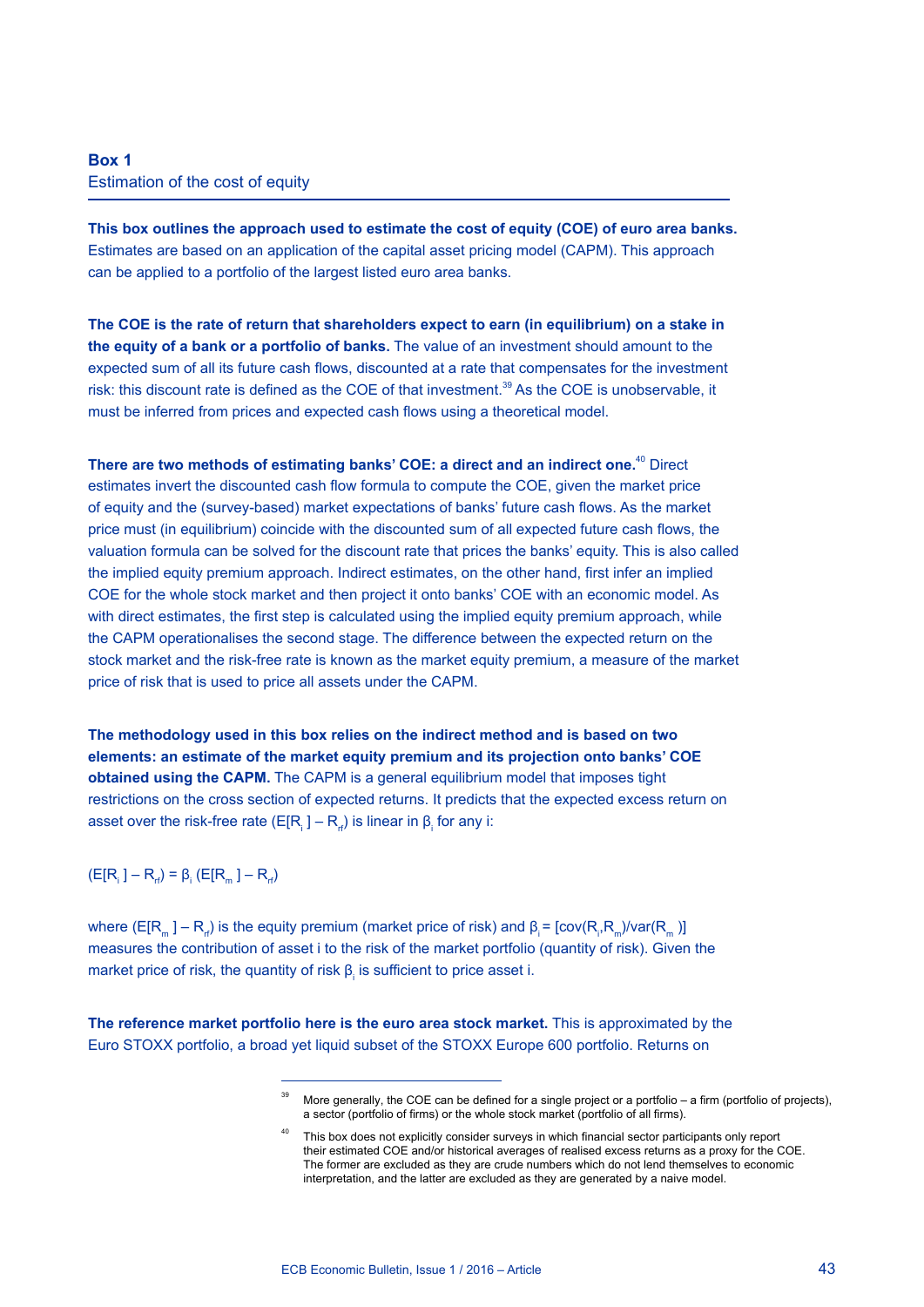the portfolio of 33 Euro STOXX banks are aggregated using daily market capitalisation as weights. These banks account for roughly 85% of the total assets and total market capitalisation of all listed euro area banks.<sup>41</sup>

**The quantity of risk carried by bank shares (i.e. banks' beta) is estimated using standard linear regression techniques.**42 Returns of each portfolio are regressed on the returns of the market index. The reference market index for all securities is the Euro STOXX index because the euro area is a well-integrated financial market with low cross-border transaction costs and a single currency. In order to document the development of the industry's COE over time, the analysis concentrates on spot estimates of beta, obtained with rolling regressions of daily data over short windows (one year).<sup>43</sup> Euro area banks' beta was fairly stable (between 1.0 and 1.2) until the first half of 2007. Following the outbreak of the financial crisis, it increased constantly until it reached 1.7 in the second half of 2012. After this peak, there was a sharp decline, back to pre-crisis levels.

**The equity premium is estimated using the market price of equity and analysts' expectations of future dividends.** Implied premia are forward-looking measures, calculated using a variant of the discounted cash flow model (DCFM). Assuming a constant dividend pay-out ratio, which implies an equal growth rate of earnings and dividends, the DCFM reduces to the dividend discount model (DDM). In its simplest form, the DDM posits that the value of equity is determined by the flow of dividends that it yields to investors, discounted at a rate that accounts for a term premium and an equity risk premium.<sup>44</sup> The basic, constant growth DDM can be represented as follows:

$$
\boldsymbol{P}_t = \boldsymbol{E}_t \sum \boldsymbol{\mathop{\sum}}_{k=0}^{\infty} \frac{\boldsymbol{D}_{t+k}}{\boldsymbol{\rho}_{t+k}}
$$

where  $D_{t+k}$  is the level of dividends in period t + k and  $p_{t+k}$  is the discount rate from t to t + k, defined as the sum of the risk-free rate and the equity premium:

### $P_{t+k} = 1 + R_{t+k}^{\text{rf}} + EP_{t}$

Assuming that dividends grow at a constant rate g , the two equations imply that

$$
EP_t = \frac{D_t}{\rho_t} (1 + g) - (R_t^{rf} - g)
$$

<sup>41</sup> For reasons of data quality and availability, the countries defined in this article as vulnerable and less vulnerable are represented in this box by the following countries: Spain and Italy for vulnerable countries and Belgium, Germany, France and Austria for less vulnerable countries.

<sup>42</sup> As in Fama, E.F. and MacBeth, J.D., "Risk, Return, and Equilibrium: Empirical Tests", *Journal of Political Economy*, Vol. 81, No 3, 1973, pp. 607-636.

<sup>43</sup> For the sake of robustness, the estimates are compared with those obtained from five-year rolling windows of monthly data. The difference is not statistically significant, except for the recent period. The departure of the two measures from one another in the last period is a sign of the ongoing deleveraging of European banks.

<sup>44</sup> See Gordon, M. J., "Dividends, Earnings, and Stock Prices", *Review of Economics and Statistics*, Vol. 41, No 2, 1959, pp. 99-105.